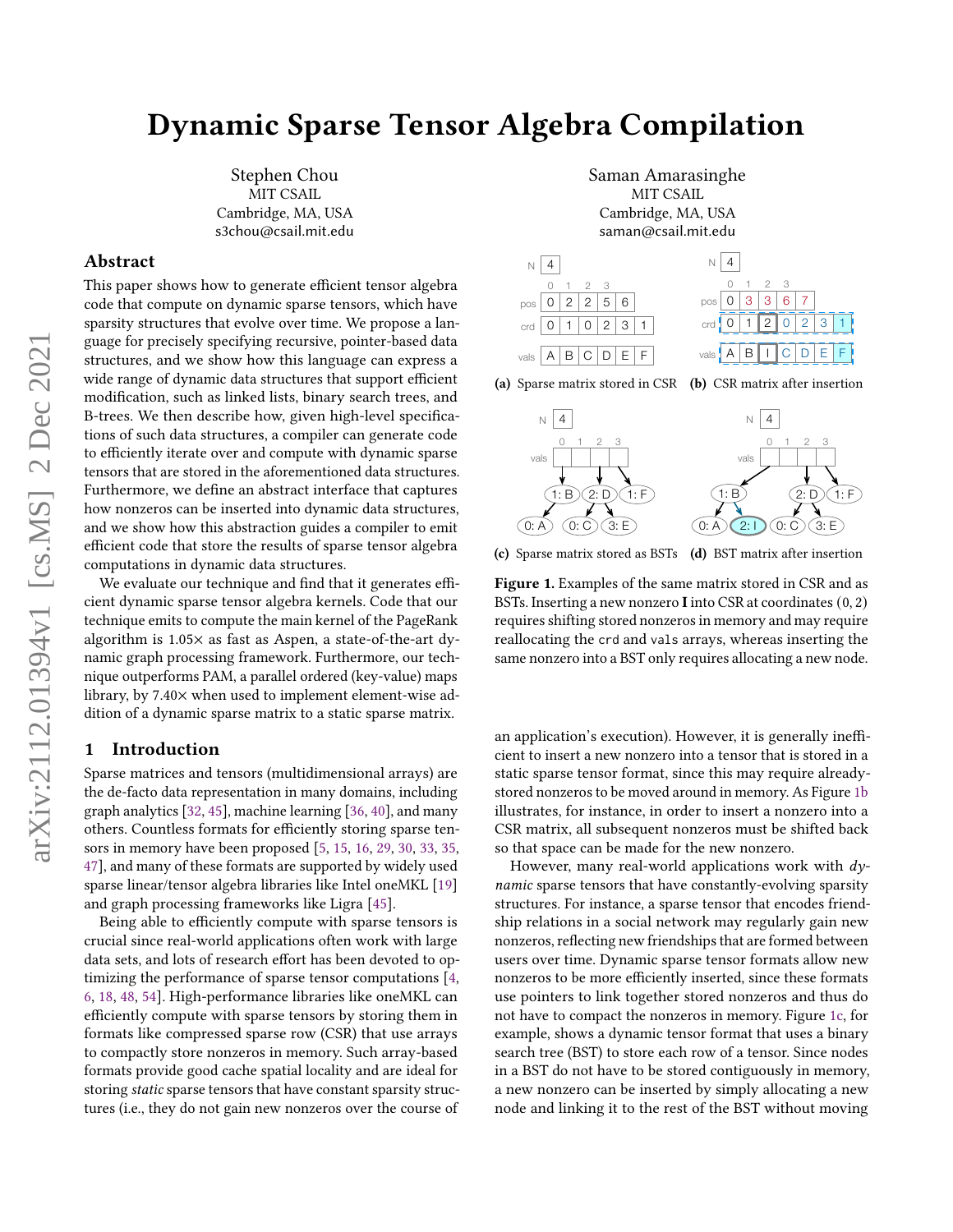any existing node in memory. Dynamic (pointer-based) tensor formats are typically less efficient to compute with than static (array-based) formats. Nevertheless, since converting a tensor between formats can incur significant overhead [\[53\]](#page-14-5), an application that has to compute on dynamic sparse tensors can often do this more efficiently by just keeping the tensors stored in dynamic tensor formats.

There exist many distinct dynamic sparse tensor formats though, and they all have different trade-offs. A format that uses BSTs to store nonzeros, for instance, can be efficiently modified but is also relatively inefficient to iterate over, since the CPU cache cannot be effectively utilized when accessing nonzeros. Conversely, a format that uses blocked data structures like B-trees to store nonzeros can be more efficiently accessed, since some nonzeros are stored close together in memory (which increases cache utilization). For the same reason, however, such a format cannot be as efficiently modified. Thus, to be able to support a wide range of applications that have different proportions of data modification and compute, a sparse tensor algebra system must be able to efficiently compute with many disparate dynamic tensor formats.

Unfortunately, existing libraries that compute with dynamic sparse tensors (or graphs, which can also be modeled as tensors) each typically only support a few dynamic tensor formats. As Figures [2a](#page-1-0) and [2b](#page-1-0) show, performing the same computation on dynamic sparse tensors that are stored in different formats requires distinct code that can be difficult to implement and optimize correctly. Furthermore, as Figures [2b](#page-1-0) and [2c](#page-1-0) show, performing different tensor algebra computations can also require very distinct code, even if they all work with dynamic sparse tensors that are stored in the same format. It is thus impractical for library developers to manually implement all the code that would be needed to compute with a wide range of dynamic tensor formats, which motivates the need for a technique that can instead automatically generate such code. However, existing sparse linear and tensor algebra compilers like TACO [\[11,](#page-13-10) [12,](#page-13-11) [21,](#page-13-12) [22\]](#page-13-13) cannot readily, if at all, generate code to efficiently compute on tensors stored in disparate dynamic tensor formats.

We propose the first technique that, given high-level specifications of a wide range of dynamic sparse tensor formats, can automatically generate sparse tensor algebra kernels that efficiently compute on tensors stored in the aforementioned formats. In particular, we propose a language for precisely specifying how nonzeros can be stored in recursive, pointerbased data structures such as BSTs and linked lists, which compose to form many known dynamic tensor formats. We show how a compiler can use these specifications to generate iterators and map functions for the aforementioned data structures, and we further show how the compiler can emit code that invokes these generated helper functions to efficiently compute on dynamic sparse tensors. Additionally, we propose an abstract interface that captures how dynamic data structures can be efficiently assembled, and we show

```
void map_b(blist* b,
    double* c, double& a) {
  while (b) {
    for (int32_t p = 0;
          p < b->B; p++) {
       int32_t i = b->ec[p];
      a += b \rightarrow ev[p] * c[i];}
    b = b \rightarrow n;
  }
}
void compute(...) {
  for (int32_t i = 0;
       i \le N; i++) {
    double sum = 0.0;
    map_b(b[i]-h, c, sum);a[i] = sum;}
}
                                   void map_b(bst* b,
                                       double* c, double& a) {
                                     if (b) {
                                       int32 t i = b->ec:
                                       a \equiv b \rightarrow e \vee \times c[i];map_b(b-1, a, c);
                                       map_b(b->r, a, c);
                                     }
                                   }
                                   void compute(...) {
                                     for (int32_t i = 0;
                                           i \le N; i++) {
                                       double sum = 0.0;
                                       map_b(b[i]->r, c, sum);
                                       a[i] = sum:
                                     }
                                   }
```
stored as BSTs.

(a) SpMV with a sparse matrix  $\;\;$  (b) SpMV with a sparse matrix stored as block linked lists.

```
inline uint8_t
iter_bst(uint8_t st, bst*& n,
    call_stack<...>& s,
    int32_t& c, double& v) {
  if (st == 1)goto iter_resume1;
  s.emplace(0, n);
  while (!s.empty()) {
   n = get <1>(s.top());
    if (get<0>(s.top()) == 1)
      goto call_resume1;
    while (n) {
     if (n->1) {
        get <0 > (s.top()) = 1;get<1>(s.top()) = n;
        s.emplace(0, n->l);
        goto call_end;
call_resume1:;
     }
      c = n->ec; v = n->ev;return 1;
iter_resume1:
     n = n \rightarrow r:
    }
    s.pop();
call_end:;
 }
  return 0;
}
                               void compute(...) {
                                 ...
                                 for (int32_t i = 0;
                                      i \le N; i^{++}) {
                                   bst* bn = b[i]-r;bst* cn = c[i]-r;uint8 t bstate = iter bst(
                                     0, bn, bstack, jb, bval);
                                   uint8_t cstate = iter_bst(
                                     0, cn, cstack, jc, cval);
                                   while (bstate && cstate) {
                                     int32_t j = min(jb, jc);if (j == jb && j == jc)
                                       a[pa++] = bval * cval;if (j == jb)bstate = iter_bst(
                                         bstate, ..., bval);
                                     if (j == jc)cstate = iter_bst(
                                         cstate, ..., cval);
                                   }
                                 }
                               }
```
(c) Element-wise multiplication of sparse matrices stored as BSTs

Figure 2. Examples of different dynamic sparse tensor algebra kernels with operands in disparate formats. Our technique is able to automatically generate all of these kernels.

how a compiler can use implementations of this interface to generate tensor algebra kernels that store results in dynamic tensor formats. In summary, our contributions include the

node schema language, which lets users precisely define a wide range of dynamic data structures that can be used to store dynamic sparse tensors (Section [3.1\)](#page-3-0); an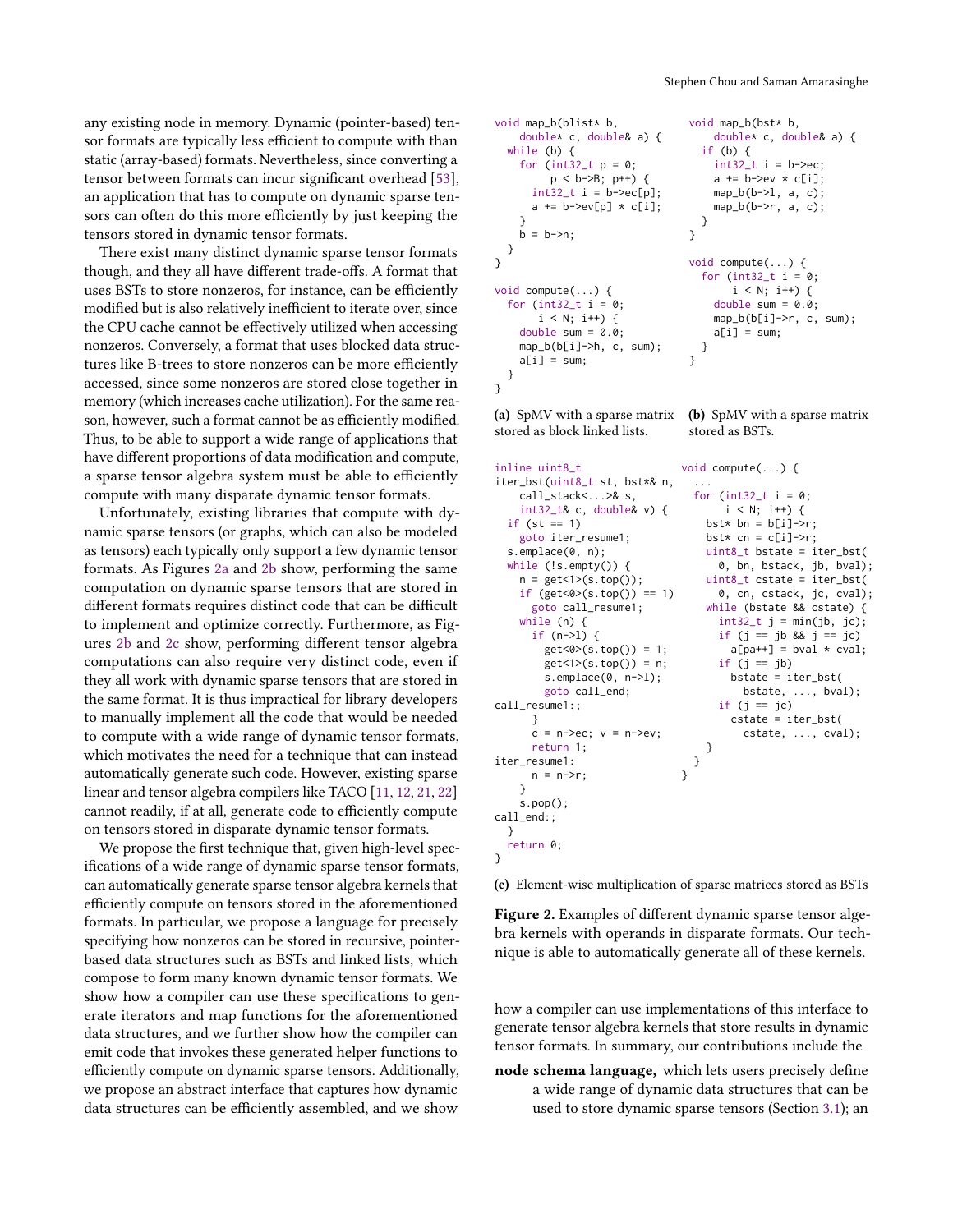assembly abstraction that captures how dynamic data structures can be efficiently constructed (Section [3.2\)](#page-5-0); and code generation techniques that, guided by the above abstractions, emits efficient code to compute tensor alge-

bra operations on dynamic sparse tensors (Section [4\)](#page-6-0). We have implemented our technique as a prototype extension to the TACO sparse tensor algebra compiler. Our evaluation shows that our technique generates efficient dynamic sparse tensor algebra kernels. In particular, code that our technique emits to compute the PageRank algorithm's main kernel is 1.05× as fast as Aspen [\[15\]](#page-13-2), a state-of-theart dynamic graph processing framework. Additionally, our technique can emit efficient code to simultaneously compute with static and dynamic sparse tensors. This lets our technique outperform PAM [\[50\]](#page-14-6), a parallel ordered (key-value) maps library, by 7.40× when used to implement element-wise

# addition of a dynamic sparse matrix to a static matrix.

# 2 Background

In this section, we give a brief overview of some of the many formats that have been proposed for storing dynamic sparse tensors. Additionally, we briefly describe the sparse tensor algebra compilation techniques of Kjolstad et al. [\[21,](#page-13-12) [22\]](#page-13-13) and Chou et al. [\[11\]](#page-13-10), which generate efficient code that compute on static sparse tensors stored in array-based formats.

#### <span id="page-2-1"></span>2.1 Dynamic Sparse Tensor Formats

There exists many formats for storing dynamic sparse tensors in memory, all of which possess different trade-offs. Figure [3](#page-3-1) shows several representative examples of these formats for two-dimensional dynamic tensors (i.e., matrices).

A standard way of representing any dynamic sparse matrix (such as adjacency matrices of dynamic graphs) is as a collection of adjacency lists, each of which stores the nonzeros in a single row of a matrix. Each adjacency list can be stored as a linked list [\[13\]](#page-13-14), with each node in the linked list storing the column coordinate and value of one nonzero (Figure [3b\)](#page-3-1). This representation enables new nonzeros to be efficiently added to a matrix by simply appending them to the appropriate adjacency lists, which can be done without moving any existing nonzero in memory. Additionally, the collection of adjacency lists may itself be stored as a linked list, forming the list of lists representation; this enables new rows to be efficiently added to a matrix as well.

One drawback with linked lists though is that, when iterating over stored nonzeros, each access can incur a cache miss since nodes in a linked list may not be stored contiguously in memory. This increases the overhead of accessing nonzeros and thus reduces performance when computing with dynamic tensors that are stored as linked lists. To address this limitation, some high-performance graph processing frameworks like STINGER [\[16\]](#page-13-3) instead use block linked lists

that store multiple nonzeros in each node (Figure [3c\)](#page-3-1), effectively amortizing the overhead of each node access. In a typical block linked list, every node contains an array of the same size and is able to store the same maximum number of nonzeros. However, some frameworks like GraphOne [\[26\]](#page-13-15) use variable block linked lists that allow different nodes to have arrays of different sizes, thus enabling nodes to store different maximum numbers of nonzeros (Figure [3e\)](#page-3-1). This allows updates to be efficiently batched, with every batch of new nonzeros inserted as just a single new node.

Another way of representing a dynamic sparse matrix is to use (balanced) binary search trees to store the set of nonzeros within each row as well as the set of nonempty rows (Figure [3d\)](#page-3-1) [\[15\]](#page-13-2). Using BSTs to store nonzeros enable new nonzeros to be efficiently inserted while also keeping the data structure sorted, which is useful for computations that require accessing nonzeros in order. Again though, to amortize the overhead of accessing nodes in a tree, many high-performance graph processing frameworks instead use block tree data structures that store multiple nonzeros in each node. For instance, Aspen [\[15\]](#page-13-2) represents each row of a dynamic graph's adjacency matrix using a C-tree, which stores only a subset of nonzeros (or heads) directly in a BST (Figure [3f\)](#page-3-1). The remaining nonzeros, meanwhile, are stored in either a prefix (which contains all nonzeros that have smaller coordinates than any head element) or in chunks that are each associated with a distinct head element. Similarly, Terrace [\[35\]](#page-13-7) supports storing rows of an adjacency matrix using B-trees, which generalize BSTs in a different way by allowing each node to store more than two children in addition to also storing multiple nonzeros (Figure [3g\)](#page-3-1).

#### <span id="page-2-0"></span>2.2 Sparse Tensor Algebra Compilation

Our technique builds on the techniques of Kjolstad et al. [\[21,](#page-13-12) [22\]](#page-13-13) and Chou et al. [\[11\]](#page-13-10), which are implemented in the TACO sparse tensor algebra compiler. TACO's code generator takes as input a tensor algebra computation expressed in concrete index notation, which specifies how each entry in the output tensor should be computed in terms of entries in the input tensors. (For example, matrix addition can be expressed in concrete index notation as  $\forall_i \forall j$   $A_{ij} = B_{ij} + C_{ij}$ , which specifies that each entry in the output tensor  $A$  is the sum of the corresponding entries in the input tensors  $B$  and  $C$ .) Given such a concrete index notation statement, the code generator can recursively lower it to imperative code by emitting one or more loops to iterate over each dimension. So to generate code that computes matrix addition, for instance, the code generator first emits one or more loops to iterate over all rows of  $B$  and  $C$  (i.e., dimension *i*). Then, within each emitted loop over the rows of  $B$  and  $C$ , the code generator emits one or more loops to iterate over all columns (i.e., dimension  $j$ ) within a row in order to compute the element-wise sum of that row.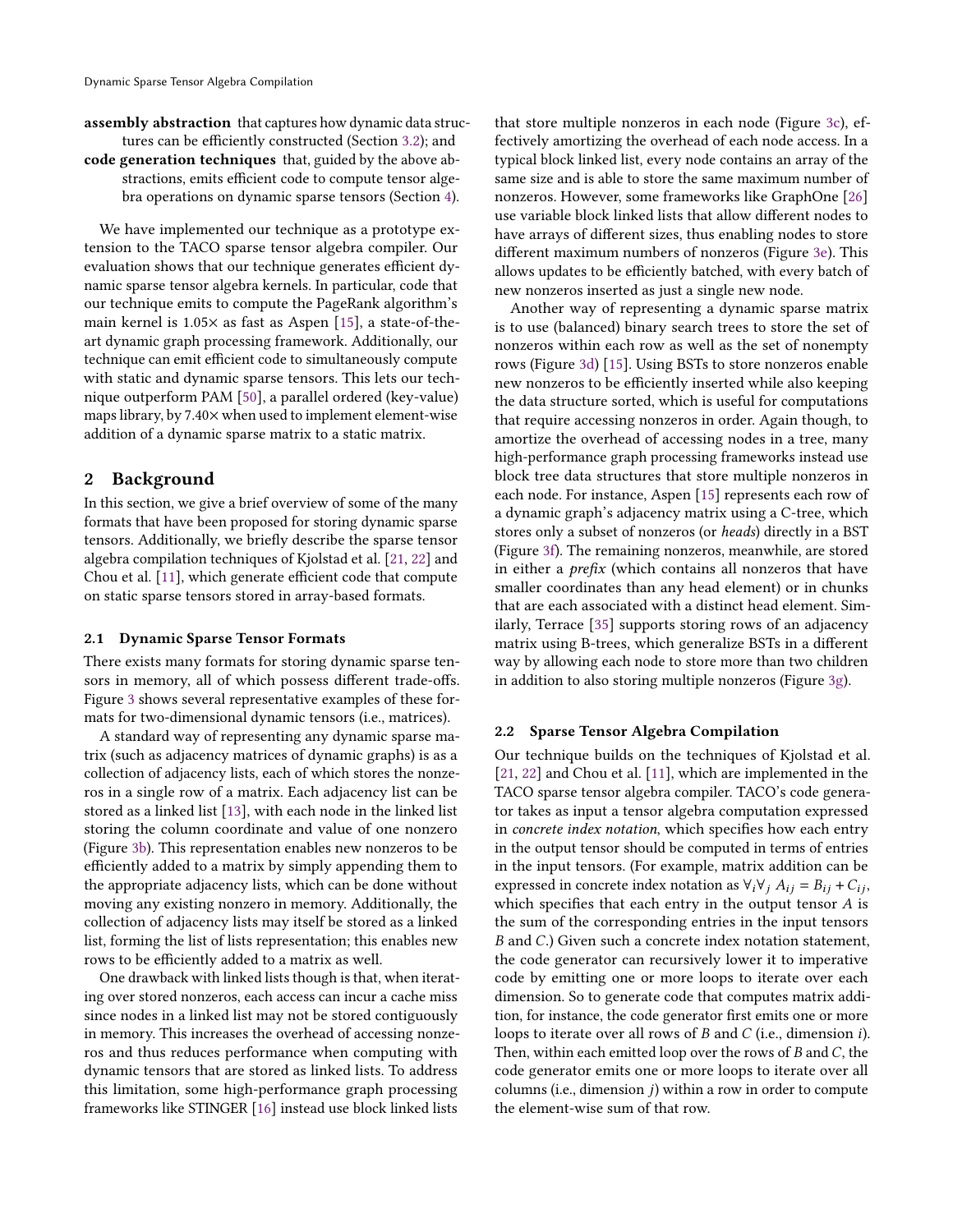<span id="page-3-1"></span>

Figure 3. Examples of disparate dynamic sparse tensor formats (b–g) storing the same tensor (a).

To generate code that compute with sparse tensors stored in specific formats though, TACO additionally requires the user to specify the format of each input and output tensor. [Chou et al.](#page-13-10) show how a wide range of static, array-based sparse tensor formats can be expressed as compositions of level formats, each of which stores a dimension of a tensor. The CSR format shown in Figure [1a,](#page-0-0) for instance, can be expressed as a composition of two level formats dense and compressed, which store the row and column dimensions respectively. The dense level format uses a single scalar variable N to encode a dense set of rows with coordinates from 0 to  $N - 1$ , while the compressed level format uses a pos array and a crd array to store the column coordinates of each row's nonzeros. Both level formats—and all other level formats—implement snippets of imperative code that precisely describe how their underlying data structures can be accessed or assembled. This lets TACO's code generator emit code to compute with tensors in specific formats by inlining the aforementioned code snippets into the generated loops.

## <span id="page-3-2"></span>3 Dynamic Tensor Format Abstractions

In the same way that static tensor formats can be expressed as compositions of per-dimension level formats (as summarized in Section [2.2\)](#page-2-0), dynamic tensor formats can also be expressed as compositions of per-dimension formats by generalizing level formats to support dynamic, pointer-based data structures. Assume, for instance, we can define new level formats like bst, ctree, and blist that use BSTs, C-trees, and block linked lists to store a tensor dimension, respectively. We can then express Aspen's adjacency matrix representation (Figure [3f\)](#page-3-1) as (bst, ctree), indicating that the set of nonempty rows are stored using a BST while the set of nonzero columns for each row are stored using a C-tree. Additionally, a tensor format may be composed of level formats that use static (array-based) and dynamic data structures. For example, the

composition (dense, blist) describes a tensor format that stores a matrix as a dense array of block linked lists, each of which stores a row of the matrix (Figure [3c\)](#page-3-1); this format is akin to STINGER's adjacency matrix representation.

In the rest of this section, we show how to precisely define level formats that store tensor dimensions using dynamic data structures. In particular, we propose a new language called the node schema language, and we show how a user can use this language to precisely specify how a dynamic data structure stores nonzeros (or nonempty subtensors) in memory (Section [3.1\)](#page-3-0). We also show how, by implementing a common abstract interface that we define, a user can precisely specify how dynamic data structures are assembled (Section [3.2\)](#page-5-0). As Section [4](#page-6-0) will show, these specifications enable our technique to generate efficient code for computing on sparse tensors that are stored in dynamic tensor formats.

### <span id="page-3-0"></span>3.1 Node Schema Language

A wide range of dynamic tensor data structures, including all those described in Section [2.1,](#page-2-1) can be modeled as collections of nodes that are stored non-contiguously in memory, with each node storing a subset of nonzeros. To precisely define any dynamic data structure, our technique requires a user to provide schemas of the data structure's nodes, which specify how stored nonzeros are distributed amongst the nodes and how nodes are linked together. These schemas can be expressed using the node schema language, the syntax for which is provided in Figure [4.](#page-4-0)

The node schema language allows users to define nodes that can contain an arbitrary number of fields, each of which may store nonzeros (or, more generally, nonempty subtensors) or store references to other nodes. As an example, Figure [5](#page-4-1) shows how binary search trees can be precisely defined using the node schema language. In particular, a binary search tree consists of two types of nodes: a bst\_root node,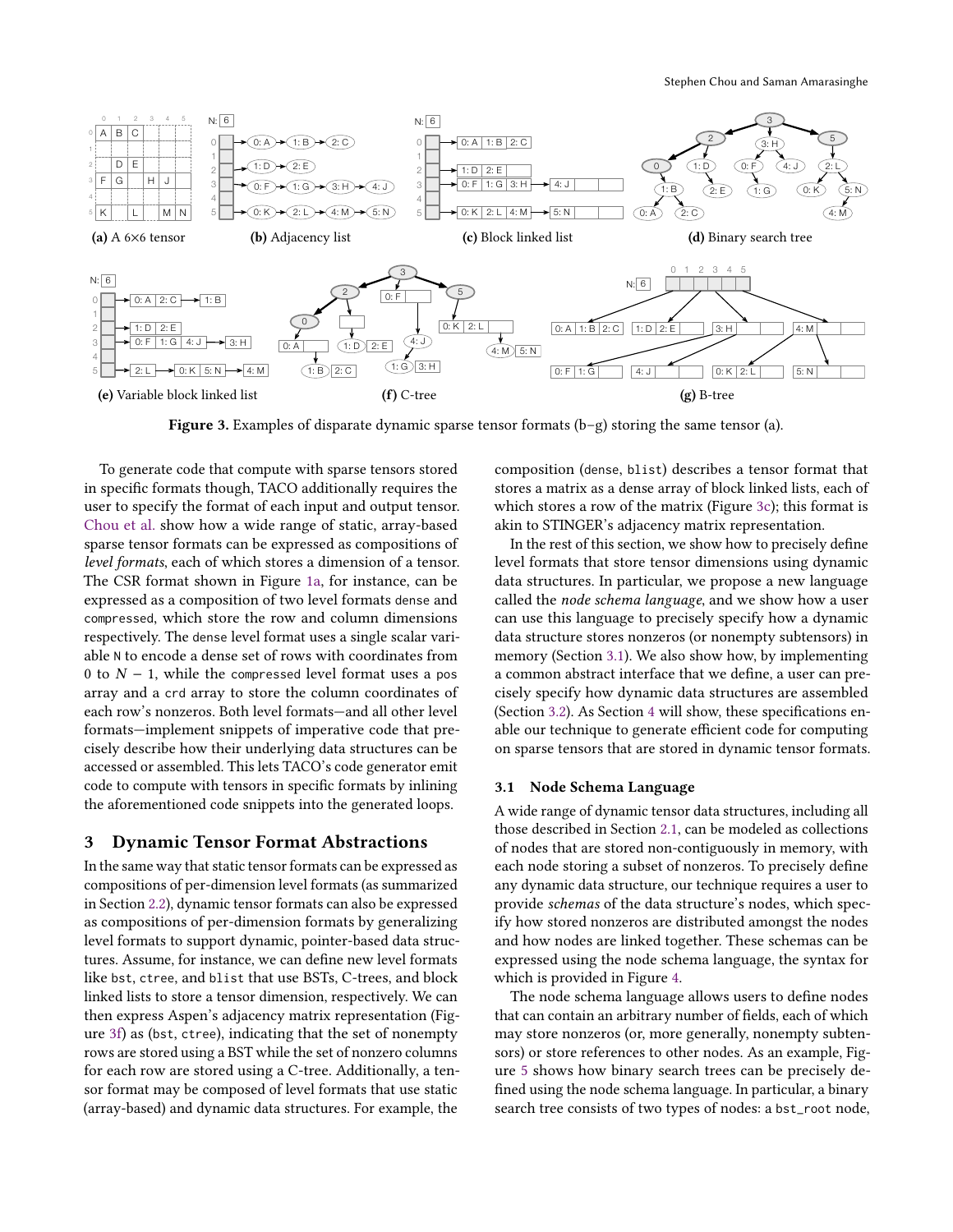<span id="page-4-0"></span>

| $\langle node\_schema \rangle$  | $ ::= \langle supertype\_def \rangle^* \langle node\_def \rangle^+$                                              |
|---------------------------------|------------------------------------------------------------------------------------------------------------------|
|                                 | $\langle supertype\_def \rangle ::= 'def' 'supertype' \langle name \rangle$                                      |
| $\langle node_d \rangle$        | ::= 'def' $\langle name \rangle$ [':' $\langle name \rangle$ ] '{' $\langle field\_def \rangle^+$                |
|                                 | $[\langle sequence\_def \rangle]$ '}'                                                                            |
| $\langle$ field_def $\rangle$   | $ ::= \langle name \rangle ' : \langle type \rangle$                                                             |
| $\langle \textit{type} \rangle$ | $\Rightarrow$ $\langle$ elem_type $\rangle$ $ $ $\langle$ child_type $\rangle$ $ $ $\langle$ size_type $\rangle$ |
|                                 | ( <i>metadata_type</i> )   'parent'                                                                              |
| $\langle$ elem_type $\rangle$   | ::= 'elem' [\array_type\] 'nonempty'                                                                             |
| $\langle child_type\rangle$     | $ ::= \langle name \rangle [\langle array_type \rangle]$ 'nonempty'                                              |
| $\langle array\_type \rangle$   | $ ::= '[\text{'}(\langle name \rangle   \langle const \rangle)']'$                                               |
| $\langle size\_type \rangle$    | ::= 'size' ['in' <i>\array_size</i> )]                                                                           |
| $\langle array\_size \rangle$   | $ ::= '[' \langle const \rangle ', ' \langle const \rangle   '*)' ]'$                                            |
|                                 | (metadata_type) ::= 'bool'   'int8'   'uint8'   'int16'   'uint16'                                               |
| $\langle sequence\_def \rangle$ | ::= 'seq' '=' $\langle seq\_entry \rangle$ (',' $\langle seq\_entry \rangle$ )*                                  |
| $\langle seq\_entry \rangle$    | ::= $\langle name \rangle   \langle \langle name \rangle ( \langle \langle name \rangle \rangle)^* \rangle$      |
|                                 |                                                                                                                  |

Figure 4. Syntax of the node schema language.

<span id="page-4-1"></span>

Figure 5. The node schemas for a BST precisely specifies how nonzeros are stored in nodes of a BST and how these nodes are linked together.

which simply stores a reference to the root of the tree, and bst nodes, which actually contain the nonzeros. The schema for bst nodes specifies that each node stores one nonzero e as well as stores references to up to two child nodes l and r, both of which are of the same type. (The nonempty annotation specifies that each node must store exactly one nonzero and cannot be empty.) Furthermore, the schema contains a sequence attribute (seq) that specifies the ordering of nonzeros stored by all reachable nodes; in particular, all nonzeros reachable from l must have coordinates less than that of e, which in turns must have coordinate less than those of all nonzeros reachable from r. Meanwhile, the schema for the bst\_root node simply specifies that it stores a reference to the root node r, which may be null if the tree is empty.

Nodes in a dynamic data structure may be defined to store more than one nonzero. Figure [6d,](#page-5-1) for instance, shows how T-trees [\[28\]](#page-13-16), which generalize BSTs by having each node store a bounded-size block of nonzeros, can be precisely defined. In particular, the schema for ttree nodes specifies that each node can store multiple nonzeros contiguously in an array e, with the exact number of nonzeros that e contains being stored in a separate field B. Different nodes may store different numbers of nonzeros, but the in clause (in the declaration of the B field) constrains each node to contain at least one and at most four nonzeros. Like with BSTs, the sequence attribute specifies that all nonzeros stored in a node (in array e) have coordinates greater than those of all nonzeros stored in the left subtree l but less than those of all nonzeros stored in the right subtree r. Additionally though, the {e} term in the sequence attribute indicates that nonzeros are stored within e in increasing order by their coordinates, so that e<sup>[0]</sup> stores the nonzero with the smallest coordinate, e[1] stores the nonzero with the second-smallest coordinate, and so on. (In general, sequence attribute terms that are enclosed within braces may contain multiple arrays, which specifies the array elements are ordered in interleaved order. So, for instance, the term  $\{c, e\}$  in the sequence attribute for internal B-tree nodes (Figure [6g\)](#page-5-1) denotes that all nonzeros stored in the subtree  $c[0]$  have smaller coordinates than e[0], which in turn has a smaller coordinate than all nonzeros in the subtree c[1], and so on.)

Annotations to node schemas and their fields, such as sequence attributes and nonempty annotations, are optional, which makes it possible to define many practical variants of a dynamic data structure. Figures [6b](#page-5-1) and [7,](#page-5-2) for instance, show how the node schema language can be used to define four variants of block linked lists, each of which pads blocks and orders stored nonzeros in a different way. Similarly, Figure [6f](#page-5-1) shows how a declaration of a size field can omit the in clause, indicating that the size of an array field is unconstrained. This makes it possible to precisely define a C-tree, which is also a block BST data structure but, unlike T-trees, do not strictly limit the number of nonzeros stored in each node.

A dynamic data structure may consist of multiple types of nodes, all of which can potentially store nonzeros. For instance, as Figure [3f](#page-3-1) illustrates, a C-tree typically has an associated prefix, which contains all nonzeros that precede the first head element (when ordered by their coordinates) and are thus stored separately from the actual tree data structure. Figure [6f](#page-5-1) shows, a C-tree with its associated prefix can be expressed in the node schema language by defining an additional prefix node that stores the prefix in an array e and that also stores a reference r to actual tree, which is represented by a node of a different type (i.e., ctree).

While different types of nodes may possess different sets of fields, they can nevertheless share a common supertype, which allows a single reference to point to a node that is of one of several different types. For instance, B-trees consist of two types of nodes: internal nodes, which need to store references to child nodes, and child nodes, which can omit those references to reduce space usage. As Figure [6g](#page-5-1) shows, by defining internal nodes (btree\_internal) and leaf nodes (btree\_leaf) to be of the same supertype btree, a user can specify that each child of an internal node may itself be another internal node or, alternatively, be a leaf node.

Finally, the node schema language allows users to specify that nodes store additional metadata, which may not be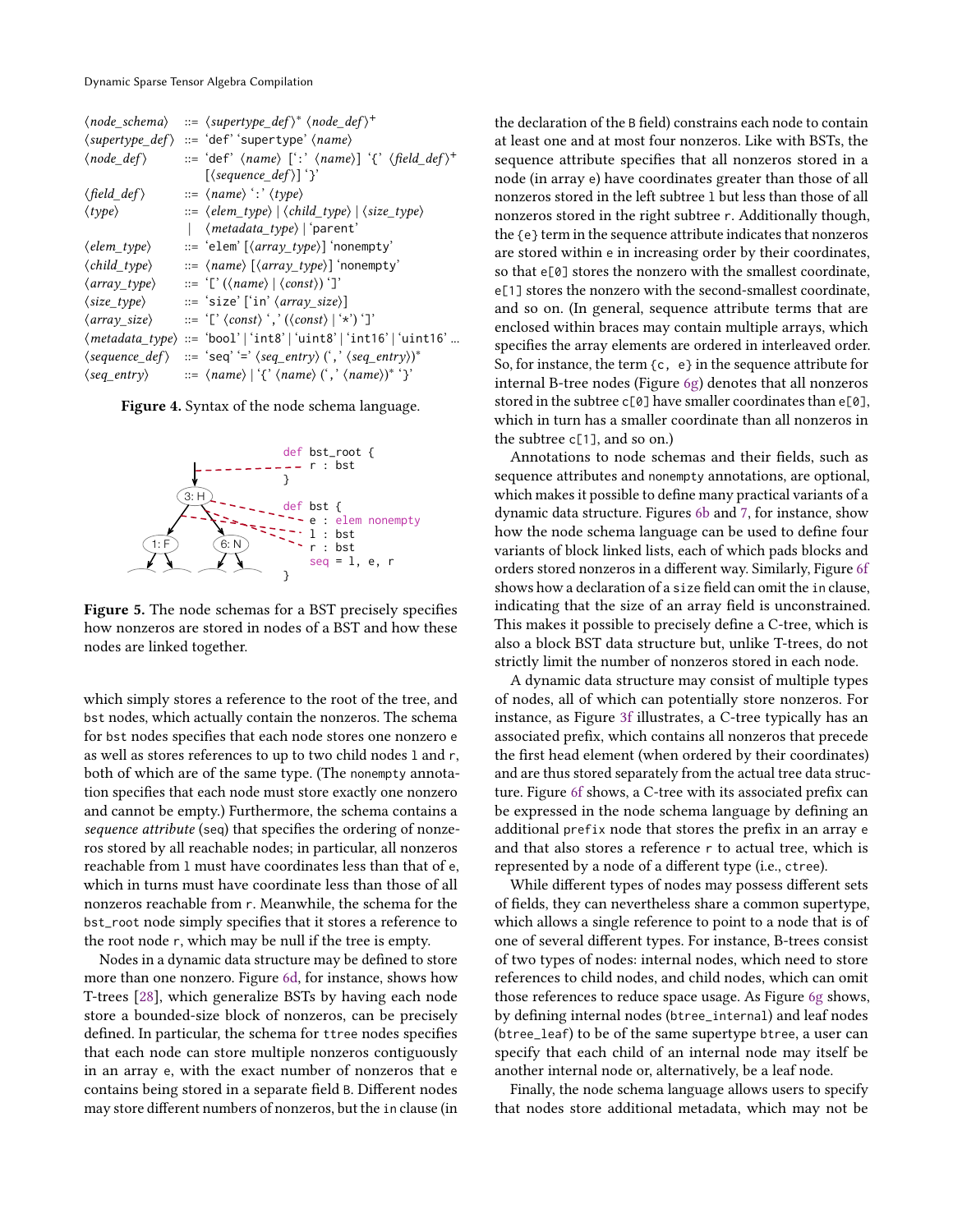```
def list {
  e : elem nonempty
  n : list
  seq = \{e\}, n}
def list_head {
  h : list
}
        (a) Linked list
                                 def blist {
                                   e : elem[B] nonempty
                                   n : blist
                                   B : size in [0, 3]
                                   seq = \{e\}, n}
                                 def blist_head {
                                   h : blist
                                 }
                                      (b) Block linked list
def vblist {
  e : elem[B] nonempty
  n : vblist
  B : size
  seq = \{e\}, n}
def vblist_head {
  h : vblist
}
 (c) Variable block linked list
                                 def ttree {
                                   v : elem[B] nonempty
                                   l : ttree
                                   r : ttree
                                   B : size in [1, 4]
                                   seq = 1, {e}, r}
                                 def ttree_root {
                                   r : ttree
                                 }
                                           (d) T-tree
def rbtree {
  e : elem nonempty
  l : rbtree
  r : rbtree
  p : parent
  c : bool
  seq = 1, e, r}
def rbtree_root {
  r : rbtree
}
      (e) Red-black tree
                                 def ctree {
                                   h : elem nonempty
                                   t : elem[N] nonempty
                                   l : ctree
                                   r : ctree
                                   N : size
                                   seq = l, h, {t}, r
                                 }
                                 def prefix {
                                   e : elem[N] nonempty
                                   r : ctree
                                   N : size
                                   seq = \{e\}, r}
                                           (f) C-tree
def supertype btree
def btree_internal : btree {
  e : elem[B] nonempty
  c : btree[B] nonempty
  cl : btree nonempty
  B : size in [1, 3]
  seq = \{c, e\}, cl}
                                   def btree_leaf : btree {
                                     e : elem[B] nonempty
                                     B : size in [1, 3]
                                     seq = \{e\}}
                                   def btree_root {
                                     r : btree
                                   }
                          (g) B-tree
```
Figure 6. Node schemas for a wide range of dynamic data structures, including all those in Figure [3.](#page-3-1)

strictly needed to store nonzeros but are useful for other purposes. For instance, Figure [6e](#page-5-1) shows how a node in a redblack tree can be defined to store a reference to its parent (in field p) as well as another field c that represents the node's color; these fields are needed to support efficient insertions into a red-black tree while keeping the tree balanced.

<span id="page-5-2"></span>

(a) With empty slots (b) With empty slots (c) With nonzeros up to position B anywhere in block unsorted

Figure 7. The node schema language can specify many variants of block linked lists. ("-1" denote slots with no nonzero.)

#### <span id="page-5-0"></span>3.2 Assembly Abstract Interface

To support generating sparse tensor algebra kernels that store results in dynamic tensor formats, our technique additionally requires users to implement an abstraction that captures how dynamic data structures are efficiently assembled. Specifically, for any dynamic data structure, a user must specify how nonzeros can be individually appended to the data structure and/or specify how the data structure can be bulk assembled from a set of nonzeros.

Appends to a dynamic data structure are defined by two functions in our abstraction:

- append\_first(elem, st, ret);
- append\_rest(elem, st);

append\_first defines how the first nonzero can be appended to the data structure, while append\_rest defines how all subsequent nonzeros can be appended (in order of their coordinates, if the data structure is specified to be sorted by a sequence attribute). Both functions take as inputs the nonzero to be appended (elem) as well as a reference to a user-defined object (st) that can be used to keep track of where exactly a nonzero was last appended in the data structure being assembled. Additionally, append\_first takes as input a reference to a preallocated node (ret) that is intended to serve as a handle to the data structure to be assembled. Figure [8a](#page-6-1) demonstrates how the append functions can be implemented for one specific dynamic data structure, namely block linked lists. To append the first new nonzero, append\_first for block linked lists allocates a block, stores the nonzero at the beginning of the block, and initializes the root pointer (ret->h) to point to the block. For each subsequent new nonzero, append\_rest then simply appends the new nonzero to the end of the last allocated block (which is cached in st) unless the block is already full, in which case a new block is first allocated and attached to the rest of the list.

Bulk assembly of a dynamic data structure, on the other hand, is defined by a single function in our abstraction

• build(elems, sz, ret);

where elems represents the sequence of nonzeros to be inserted, sz stores the size of elems, and ret is again a reference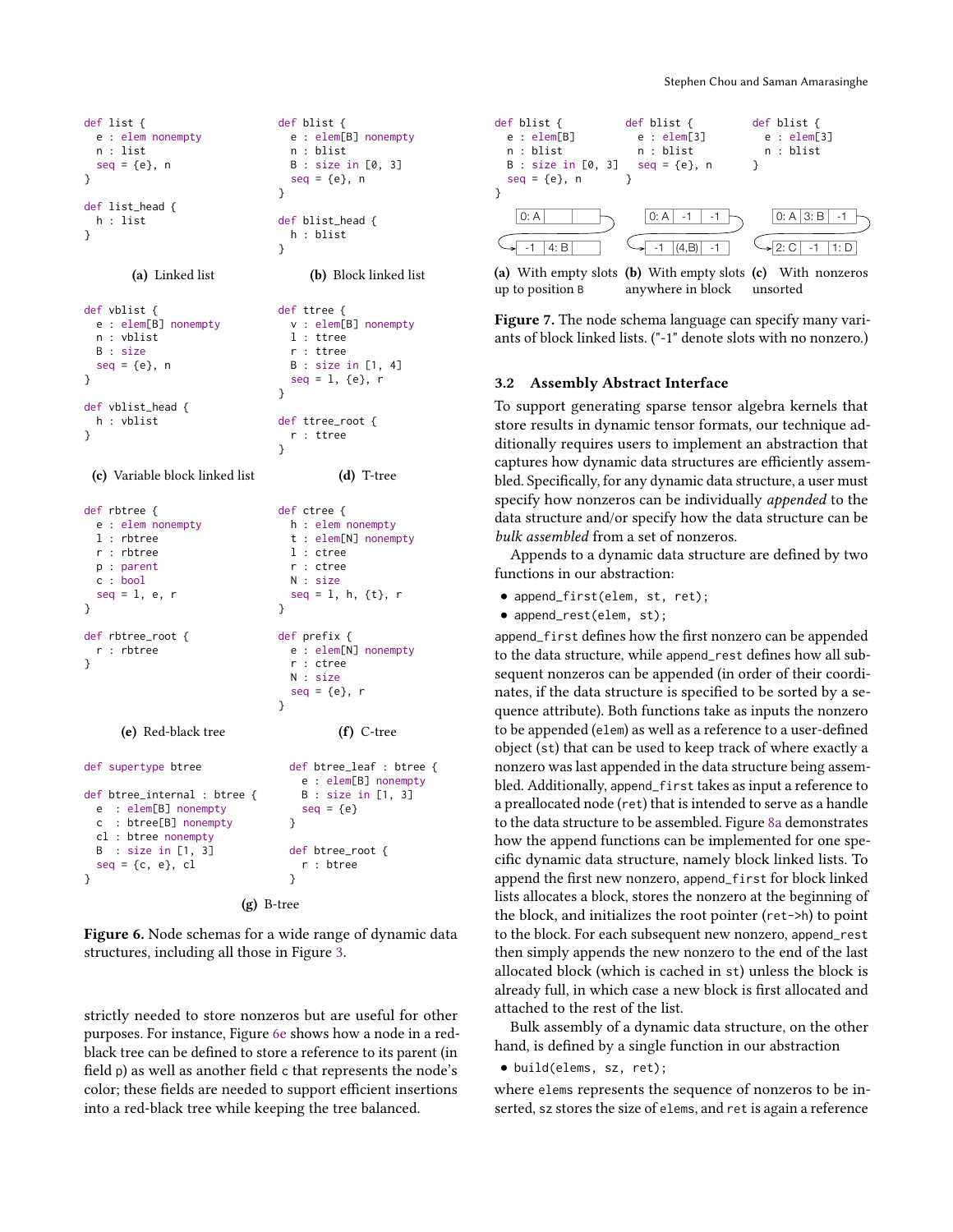Dynamic Sparse Tensor Algebra Compilation

```
st = \{node : blist
};
append_first(elem, st, ret):
  blist* node = new blist;
  node->e[0] = elem;
  node->B = 1;node \rightarrow n = null;
  ret->h = node;st->node = node;
append_rest(elem, st):
  blist* node = st->node;
  if (node->B == 4) {
    node = new blist;
    node->B = 0:
    node \rightarrow n = null;st->node->n = node;
    st->node = node;
  }
  node->e[node->B] = elem;
  node->B += 1;(a) Append for block linked lists
                                build_rbt(elems, s, e):
                                 if (s > e)return null;
                                  rbtree* node = new rbtree;
                                  uint64 m = (s + e) / 2;
                                  node->v = elems[m];node \rightarrow p = null;node->c = (s + 1 == e);if (s == e) {
                                    node->l = node->r = null;} else if (s + 1 == e) {
                                    node->l =build_rbt(elems, s, s);
                                    node \rightarrow r = null;
                                    node->l->p = node;} else {
                                    node->l =build_rbt(elems, s, m-1);
                                    node->r =
                                      build_rbt(elems, m+1, e);
                                    node->l->p = node;node->r->p = node;
                                  }
                                  return node;
                                build(ret, elems, sz):
                                  ret->r =build_rbt(elems, 0, sz-1);
                                  (b) Bulk assembly for BSTs
```
Figure 8. Examples of how various dynamic data structures can implement the assembly functions in our abstraction.

to a preallocated node that is intended to serve as a handle to the data structure being assembled. elems implements an array interface, so any nonzero can be accessed by their position in the sequence. Additionally, if the data structure being assembled is specified to be sorted (i.e., if stored nonzeros are ordered by a sequence attribute), then the nonzeros in elems are guaranteed to be ordered by their coordinates. Figure [8b](#page-6-1) shows how a user can implement the build function for red-black trees. Bulk assembly can often be implemented more efficiently than appends. In the case of red-black trees, for instance, bulk assembly can be performed without needing to rebalance the tree for each inserted nonzero, which by contrast is needed when appending to red-black trees. Furthermore, bulk assembly is typically more amenable to parallelization; for example, a user can trivially parallelize the implementation of build in Figure [8b](#page-6-1) by having recursive calls to build\_rbt be spawned in parallel. However, bulk assembly requires the set of inserted nonzeros (elems) to be fully precomputed, which for certain tensor algebra computations may incur additional overhead.

# <span id="page-6-0"></span>4 Code Generation

In this section, we describe how we generalize the techniques of Kjolstad et al. [\[21,](#page-13-12) [22\]](#page-13-13) and Chou et al. [\[11\]](#page-13-10) to generate efficient code that compute on tensors stored in arbitrary combinations of dynamic and static tensor formats. Like the technique of [Kjolstad et al.,](#page-13-12) which was summarized in

<span id="page-6-2"></span>

Figure 9. Examples of structs that our technique emits for storing various dynamic data structures.

Section [2.2,](#page-2-0) our technique takes as input a tensor algebra computation expressed in concrete index notation and recursively emits imperative  $(C_{++})$  code to iterate over each dimension of the inputs. The remainder of this section will thus focus on how our technique emits code to efficiently compute on nonzeros along just one dimension. In particular, we show how our technique can use the abstractions we propose in Section [3](#page-3-2) to generate code that may be optimized in very different ways for different computations and dynamic tensor formats. The result is a system that reduces the effort needed to efficiently compute with dynamic sparse tensors.

# 4.1 Generating Node Declarations

Before generating code to compute on dynamic sparse tensors, our technique first emits code to declare structs that represent nodes of dynamic data structures and that the generated code can actually work with. These structs are directly generated from node schemas, with one struct generated for each node schema. Figure [9](#page-6-2) shows examples of structs that our technique generates for some of the dynamic data structures defined in Section [3.1.](#page-3-0)

Table [1](#page-7-0) shows how our technique translates scalar fields in a node schema to fields in the corresponding struct. Array fields are translated in the same way, except each emitted field is either an array member (e.g., int32\_t fc[4]) or a pointer to an array (e.g., int32\_t\* fc). In particular, if an array field's size is either a constant N or upper-bounded by a constant N (with an in clause), then the field is translated to an array member of size N; otherwise, the array field is translated to a pointer to an array. Furthermore, to support nodes that share a common supertype, our technique emits a struct for each supertype T, and all of T's subtypes have structs that inherit from T's struct. This struct contains a single member tp, which stores an enumeration that is intended for keeping track of a node's concrete type.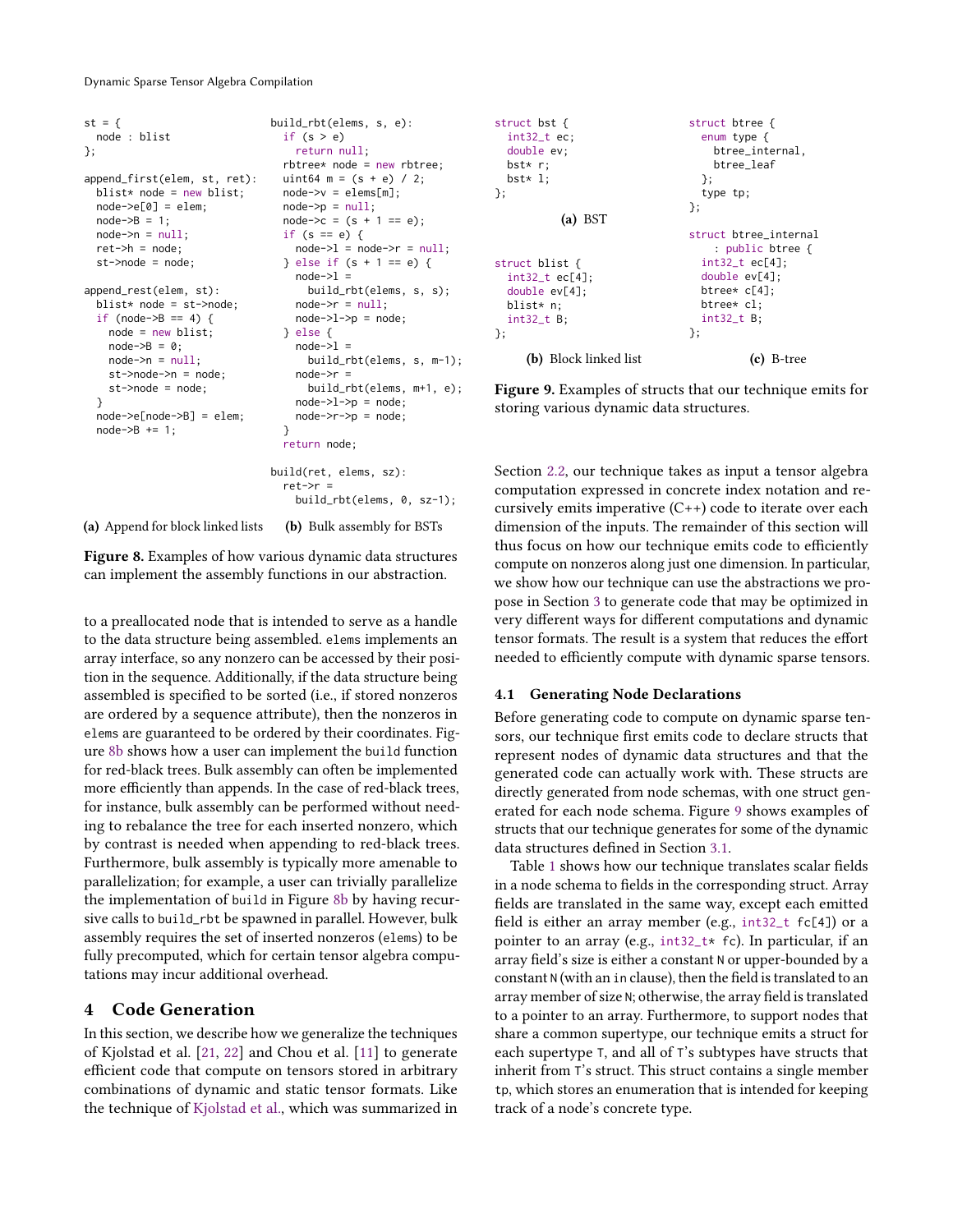| Field in Schema | Emitted Field(s)<br>in Struct | <b>Notes</b>                                                                               |  |
|-----------------|-------------------------------|--------------------------------------------------------------------------------------------|--|
| f : elem        | $int32_t$ fc                  | Coordinate of nonzero (may<br>be -1 if no nonzero stored)                                  |  |
|                 | S fv                          | S is type of nonzero value or<br>pointer to data structure stor-<br>ing nonempty subtensor |  |
| f : node_type   | node_type* f                  |                                                                                            |  |
| f : size        | $int32_t$ f                   |                                                                                            |  |
| f : parent      | $T* f$                        | T is struct type being emitted<br>(or supertype, if applicable)                            |  |
| f : bool        | bool f                        |                                                                                            |  |
| $f : [u]$ intN  | [u]intN_t f                   | $N \in \{8, 16, 32, 64\}$                                                                  |  |

<span id="page-7-0"></span>Table 1. Translation of (scalar) fields in a node schema to fields in the corresponding emitted struct.

#### <span id="page-7-2"></span>4.2 Generating Map Functions

When the nonzero coordinates of a tensor algebra computation's result is known to be a subset of an operand  $T$ 's nonzero coordinates, the computation can always be performed by simply mapping over and computing with each of 's nonzeros. In particular, this is the case for all multiplicative operations, such as element-wise vector multiplication  $(\forall_i \, a_i = b_i c_i)$ . Thus, when one operand of such a computation is stored in a dynamic data structure while the rest are stored in formats that support efficient random access of nonzeros, our technique generates code that maps over the dynamic data structure in order to perform the computation.

To generate sequential code that can map over a dynamic data structure and perform some specific computation on the stored nonzeros, our technique emits a map function for every type of node in in the data structure. Figure [10a](#page-7-1) shows an example of a map function that our technique generates for mapping over nodes in a binary search tree and computing element-wise vector multiplication. Each emitted function iterates over all elem fields in a node and, for each stored nonzero, perform the specified computation with the nonzero (as with lines 4–5 in Figure [10a\)](#page-7-1). In the general case, the emitted function also iterates over all references to child nodes and, for each child node, (recursively) invokes the appropriate map function to process the node and its descendants (as with lines 6–7 in Figure [10a\)](#page-7-1). By default, in order to better exploit cache spatial locality, our technique emits code that computes on all stored nonzeros in a node first before processing the node's descendants, as shown in Figure [10a.](#page-7-1) However, this optimization is not valid in situations where elements of a result tensor must be computed in coordinate order, such as if the output data structure requires elements to be appended in sequence. In such cases, by using a node schema's sequence attribute as a guide, our technique can instead emit code to access (and compute on) a node's stored nonzeros and descendants in coordinate order.

```
void map_b(bst* b,
    double* a, double* c) {
  if (b) {
    int32_t i = b->ec;
    a[i] = b \rightarrow ev * c[i];map_b(b-1, a, c);map_b(b\rightarrow r, a, c);}
}
    (a) Sequential BST map
                                   void map_b(blist* b,
                                       double* a, double* c) {
                                     while (b) {
                                       for (int32_t p = 0;
                                             p < b->B; p++) {
                                          int32_t i = b->ec[p];
                                         a[i] = b \rightarrow ev[p] * c[i];}
                                       b = b \rightarrow n;
                                     }
                                   }
                                   (b) Sequential block linked list
void map_b(bst* b,
    double* a, double* c,
    uint8_t d) {
  if (b) {
    if (l != 0) {
      #pragma omp task
      map_b(b->l, a, c, d-1);
      #pragma omp task
      map_b(b->r, a, c, d-1);
      int32_t i = b->ec;
      a[i] = b \rightarrow eV \times c[i];} else {
      map_b(b, a, c);}
 }
}
     (c) Parallel BST map
                                   void map_b(blist* b,
                                       double* a, double* c) {
                                     while (b) {
                                       #pragma omp task
                                       for (int32_t p = 0;p < b->B; p++) {
                                          int32_t i = b->ec[p];
                                          a[i] = b \rightarrow e \vee [p] * c[i];}
                                       b = b \rightarrow n;
                                     }
                                   }
                                   (d) Parallel block linked list map
```
Figure 10. Examples of map functions that our technique emits. Note that Cilk-parallelized code can be similarly generated by replacing OpenMP pragmas with Cilk keywords.

The above approach, in principle, generates correct code for any dynamic data structure that can be expressed using the node schema language. That said, for data structures like linked lists that do not exhibit any fanout (i.e., those comprised of nodes that each only have one child), this approach can cause the stack to overflow at run-time if the input contains too many nodes. Thus, for any type of node that (from statically analyzing its schema) is known to have exactly one child of the same type, our technique conceptually applies tail call optimization to instead emit a map function that uses a loop to iterate over all of the input node's descendants. Figure [10b](#page-7-1) shows an example of code that our technique emits for mapping over a block linked list using this approach.

Our technique also generates parallelized map functions in a similar way as sequential map functions. For any node that has exactly one child of the same type (e.g., block linked list nodes), our technique parallelizes the processing of its descendants by emitting code that spawns a new task to compute on nonzeros stored in each node (as with lines 4–9 in Figure [10d\)](#page-7-1). Meanwhile, for all other types of nodes, our technique emits code that spawns new parallel tasks to map over each child node and its descendants (as with lines 6–9 in Figure [10c\)](#page-7-1). To avoid spawning too many fine-grained tasks, the emitted code keeps track of the depth of recursion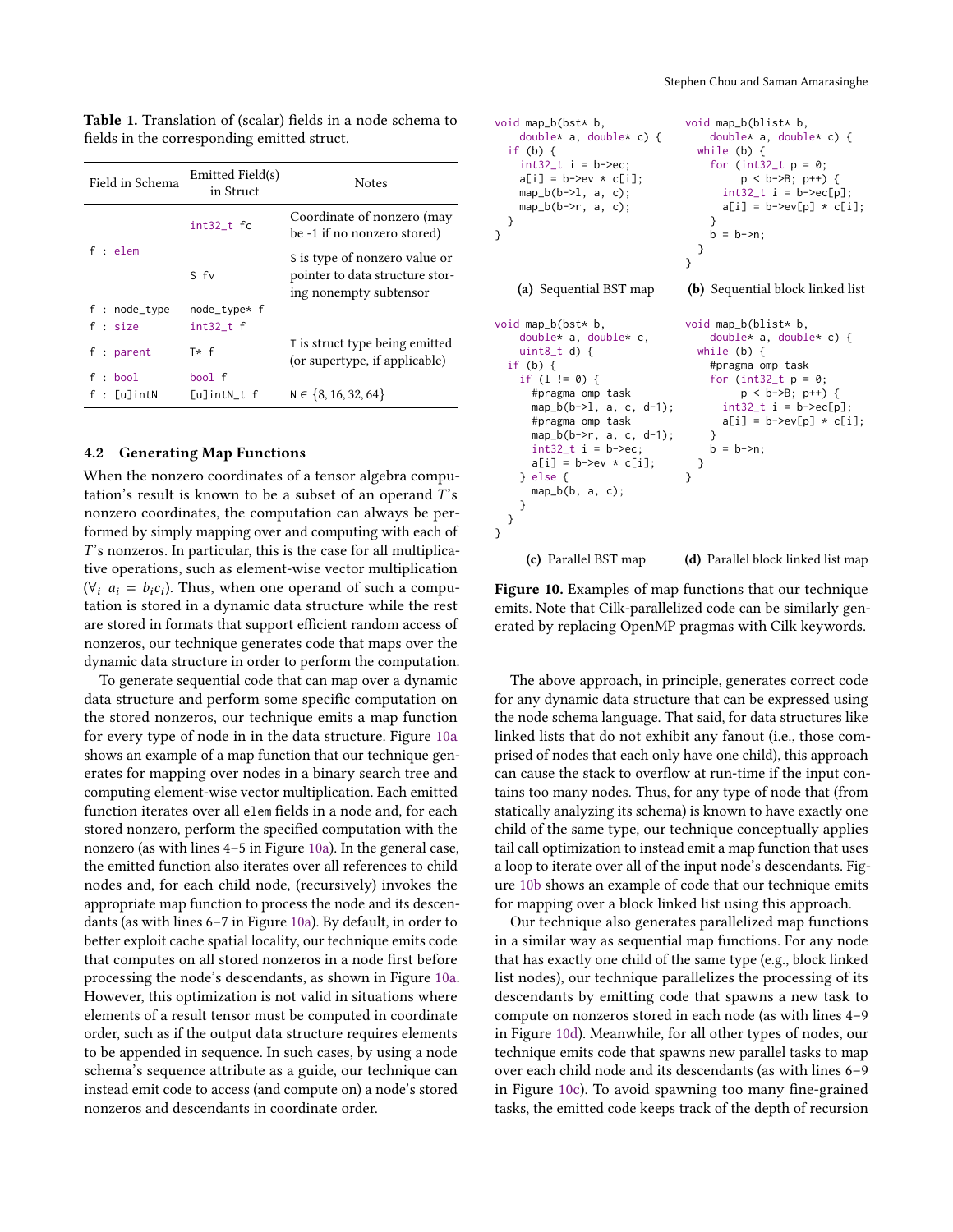(parameter d in Figure [10c\)](#page-7-1) and, once a certain depth has been reached, switches back to a sequential version of the map function (as with lines 12–13 in Figure [10c\)](#page-7-1).

Finally, to support mapping over nodes that are subtypes of some supertype, our technique emits a map function for each supertype that simply checks the input node's concrete type and invokes the concrete type's map function in order to actually compute on the input node. So to map over a child of a B-tree node, for instance, the generated code would invoke a map function that takes any instance of btree as argument. This function would, in turn, simply invoke a second map function (which performs the actual computation) that only takes an instance of either btree\_internal or btree\_leaf as argument, depending on if the child is an internal node (i.e., if  $tp ==$  btree\_internal) or a leaf node.

### 4.3 Generating Iterators

In general though, performing a tensor algebra computation may require simultaneously iterating over multiple operands that are all stored in dynamic data structures, which cannot be reasonably done with map functions. To support such computations, our technique emits code that uses a set of loops to iterate over intersections or unions of the operands' nonzeros and compute with those nonzeros, as Figure [2c](#page-1-0) demonstrates for instance. Kjolstad et al. [\[22\]](#page-13-13) and Henry et al. [\[17\]](#page-13-17) describe how such loops can be generated assuming it is possible to enumerate the stored nonzeros of each operand. However, while Chou et al. [\[11\]](#page-13-10) show how code to perform such enumeration can be emitted for operands that are stored in static, array-based formats, their technique does not support dynamic, pointer-based sparse tensor formats.

To generate an iterator that can enumerate the stored nonzeros in a dynamic data structure, our technique first mechanically emits a (recursive) coroutine for every type of node that may be contained in the data structure. Figure [11a](#page-8-0) shows an example of such a coroutine, which our technique emits for iterating over a BST. Each emitted coroutine accesses all of the input node's stored nonzeros and child nodes in the order specified by the node's sequence attribute. For each nonzero, the emitted code simply yields the coordinate and value of that nonzero (as with line 5 in Figure [11a\)](#page-8-0). For each child node, the emitted code (recursively) invokes the appropriate coroutine to yield all nonzeros stored in the child node and its descendants (as with lines 4 and 6 in Figure [11a\)](#page-8-0).

Our technique then applies a set of optimizations to each emitted coroutine in order to obtain a significantly more optimized iterator. First our technique applies tail call optimization and inserts null checks around accesses to child nodes in order to reduce the number of recursive calls. Additionally, if the input node has child nodes of other types, all invocations of iterators for those nodes are inlined, yielding a coroutine that only has recursive calls to itself. Then, to eliminate the overhead of recursive calls to a coroutine, our technique rewrites the coroutine so that it emulates recursion

<span id="page-8-0"></span>

(c) After recursion elimination

Figure 11. Steps involved in generating an optimized iterator for BSTs. The final code is shown in Figure [2c.](#page-1-0)

using a loop with an explicit call stack, which stores the local variables and state of each recursive call. Finally, to obtain code that does not rely on language support for coroutines (and that can thus be compiled with pre-C++20 compilers or even trivially translated to C), our technique rewrites the coroutine to a function that, when invoked, yields the next nonzero's coordinate and value as output parameters. Figure [11](#page-8-0) show how our technique applies these optimizations to the unoptimized code in Figure [11a](#page-8-0) in order to generate an efficient iterator for BSTs, which is shown in Figure [2c.](#page-1-0) Then, by applying the technique of Kjolstad et al. [\[22\]](#page-13-13), our technique can emit code that invokes this iterator to iterate over a BST simultaneously with any other static or dynamic data structure, including another BST (as in Figure [2c\)](#page-1-0) or an array-based sparse vector (as in Figure [13\)](#page-9-0).

### 4.4 Generating Assembly Code

In addition to generating code that compute on sparse tensor operands stored in dynamic tensor formats, our technique can emit code to store the results of computations in dynamic tensor formats as well. This is achieved in several ways.

If the computation can be performed with a map function (as described in Section [4.2\)](#page-7-2), and if the result is also stored in the same format as the input tensor being mapped over, then our technique emits a map function that assembles the result by essentially deep copying the input data structure. This approach is valid since each nonzero in the result is computed from one nonzero in the input tensor being mapped over, so our technique can infer that the output data structure must have the same structure as the input data structure. Figure [12](#page-9-1) shows an example map function that our technique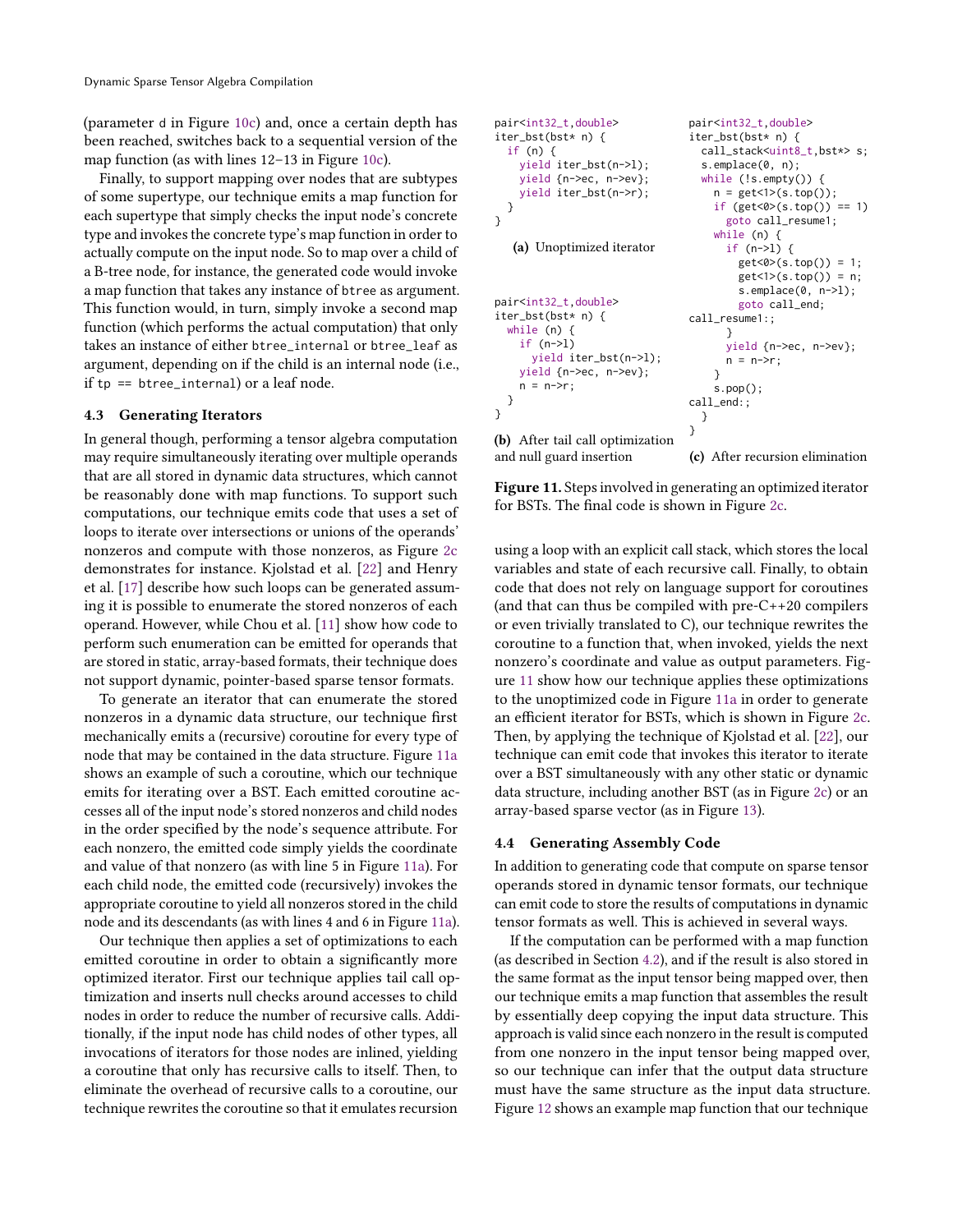generates, which computes on an input tensor that is stored as a BST and which stores the result as another BST. Such map functions can be generated in largely the same way as described in Section [4.2.](#page-7-2) To deep copy the input data structure though, each emitted map function additionally allocates and returns a new node that is of the same type as the input node (lines 4 and 10 in Figure [12\)](#page-9-1). This new node is initialized by copying over the coordinates of each input nonzero (line 6 in Figure [12\)](#page-9-1), with the corresponding values initialized to be the results of the computation (line 7 in Figure [12\)](#page-9-1). Furthermore, new child nodes are allocated for the new output node by invoking the augmented map function(s) on the input node's children (lines 8–9 in Figure [12\)](#page-9-1).

In general though, a tensor algebra kernel may have to assemble a dynamic data structure from scratch to store the result. By using the abstraction we propose in Section [3.2,](#page-5-0) our technique is able to generate such code without needing to hardcode for any specific data structure. Specifically, to generate code that stores the result of a computation in a dynamic data structure, our technique first emits code that invokes the assembly

```
bst* map_b(bst* b,
    double* c) {
  if (b) {
    bst* ret = new bst;
    int32_t i = b->ec;
    ret->ec = i:
    ret->ev = b->ev * c[i];ret->l = map_b(b->l, c);ret \rightarrow r = map_b(b \rightarrow r, c);return ret;
  }
  return NULL;
}
```
Figure 12. Example generated map function that assembles a dynamic data structure to store the result.

functions described in Section [3.2](#page-5-0) to store the result nonzeros. Then, the emitted code is specialized to a specific type of dynamic data structure by inlining its implementation of the assembly functions. So to generate code that stores the result of a tensor algebra computation in a block linked list, for instance, our technique emits code like what is shown in Figure [13,](#page-9-0) which invokes the append\_first and append\_rest functions to store the result nonzeros. The code generator can then inline implementations of append\_first and append\_rest for block linked lists (as shown in Figure [8a\)](#page-6-1) into the emitted code, yielding code that is specialized for block linked list outputs. In the same way, if a computation simply assigns an input tensor to the output and if the input is stored in an array-based format, our technique can emit code that invokes the build function (with a reference to the input as the argument elems) to bulk assemble the output. The code generator can then inline any dynamic tensor format's implementation of build in order to obtain code that bulk assembles the output in that format.

# 5 Evaluation

We implement our technique as a prototype extension to the TACO sparse tensor algebra compiler and find it generates efficient sparse tensor algebra kernels that compute on

```
blist_head* aret;
bool afirst = true;
uint8_t bstate = iter_bst(0, \ldots, ib, bval);int32_t pc = c_pos[0];
while (bstate != 0 && pc < c_pos[1]) {
  int32_t ic = c_crd[pc];
  int32_t i = min(ib, ic);if (i == ib && i == ic) {
    double aval = bval * c_vals[pc];
    if (afirst) {
      aret = new blist_head;
      append_first({i, aval}, astate, aret);
      afirst = false;
    } else {
      append_rest({i, aval}, astate);
    }
  }
  if (i == ib)bstate = iter_bst(bstate, ..., ib, bval);
 pc += (i == ic);
}
```
Figure 13. Example emitted code that invokes append\_first and append\_rest to store result nonzeros. Our technique can specialize this code for a specific output format by inlining that format's implementations of the append functions.

operands stored in dynamic tensor formats. Code that our technique emits have performance comparable to or better than equivalent code that are either directly implemented in hand-optimized libraries or implemented using handoptimized primitives provided by libraries. Furthermore, we find that our technique emits efficient code to simultaneously compute on dynamic and static sparse tensors, which enables our technique to outperform hand-implemented libraries that only support operations on dynamic data structures.

#### 5.1 Experiment Setup

We evaluate code that our technique generates against handoptimized code that are implemented in Aspen [\[15\]](#page-13-2) and PAM [\[50\]](#page-14-6). Aspen is a state-of-the-art C++ graph processing framework, which allows users to implement applications that compute on dynamic graphs (stored as C-trees) by invoking a fixed set of primitives for mapping over and applying user-defined functions on edges and vertices. PAM, on the other hand, is a lower-level parallel C++ library that supports a fixed set of primitives for operating on ordered key-value maps stored as self-balancing BSTs. While PAM does not directly implement any (multidimensional) tensor algebra kernel, PAM exposes primitives that can be used to compute tensor algebra operations on operands that are stored using BSTs; indeed, Aspen is also implemented on top of PAM.

We run our experiments on a two-socket, 12-core/24 thread 2.5 GHz Intel Xeon E5-2680 v3 machine with 30 MB of L3 cache per socket and 128 GB of main memory. The machine runs Ubuntu 18.04.3 LTS. We compile all code using GCC 7.5.0 with -O3 -march=native optimizations enabled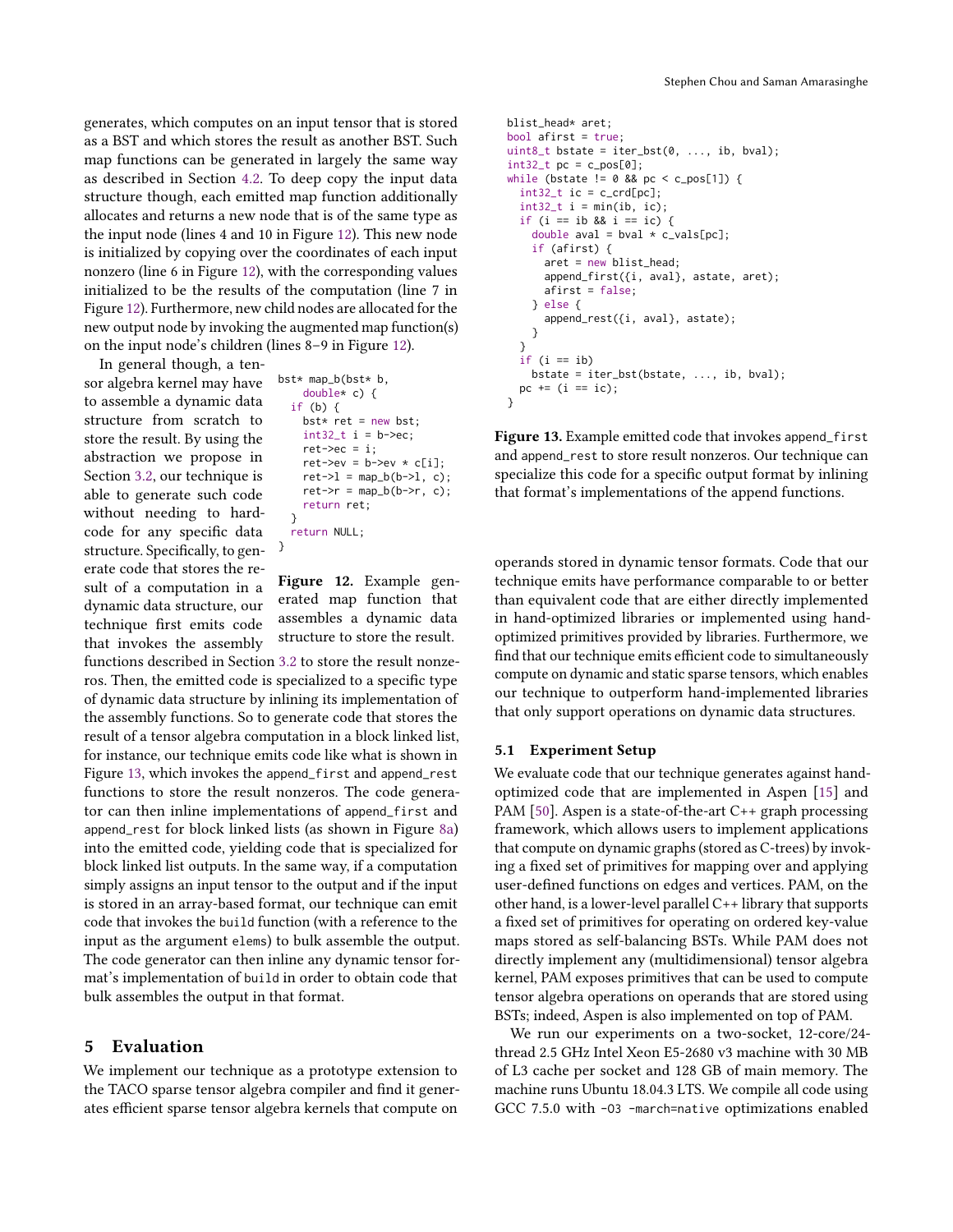<span id="page-10-0"></span>Table 2. Statistics about matrices used in our experiments.

|    | Matrix            | Dimensions           | NNZ   |
|----|-------------------|----------------------|-------|
| 1  | belgium_osm       | $1.44M \times 1.44M$ | 3.10M |
| 2  | cit-Patents       | $3.77M \times 3.77M$ | 16.5M |
| 3  | coAuthorsCiteseer | $227K \times 227K$   | 1.63M |
| 4  | com-Orkut         | $3.07M \times 3.07M$ | 234M  |
| 5  | coPapersDBLP      | $540K \times 540K$   | 30.5M |
| 6  | delaunay n24      | $16.8M \times 16.8M$ | 101M  |
| 7  | indochina-2004    | $7.41M \times 7.41M$ | 194M  |
| 8  | $rgg_n_2_2_4_80$  | $16.8M \times 16.8M$ | 265M  |
| 9  | road central      | $14.1M \times 14.1M$ | 33.9M |
| 10 | road usa          | $23.9M \times 23.9M$ | 57.7M |
| 11 | roadNet-CA        | $1.97M \times 1.97M$ | 5.53M |
| 12 | $ship$ 003        | $122K \times 122K$   | 3.78M |
| 13 | soc-LiveJournal1  | $4.85M \times 4.85M$ | 69.0M |
| 14 | webbase-1M        | $1.00M \times 1.00M$ | 3.11M |

and use Cilk for parallel execution. To ensure an apples-toapples comparison of the actual algorithms that the (generated and hand-optimized) tensor algebra kernels implement, we modify code generated by our technique so that they operate on the exact same data structures in memory as Aspen and PAM;. (This only requires minor changes to how the fields of input nodes are accessed and does not entail any algorithmic change.) Additionally, all memory allocations are done using jemalloc. We run each experiment 100 times under cold cache conditions and report median execution times. Each experiment is run using 24 threads, with execution restricted to a single socket using numactl.

We run our experiments with real-world sparse matrices from the SuiteSparse Matrix Collection [\[14\]](#page-13-18). These matrices, which Table [2](#page-10-0) describes in more detail, represent graphs and other data that arise in disparate application domains.

## 5.2 Performance Evaluation

We first evaluate code that our technique emits for computing the main kernel in each iteration of the PageRank algorithm [\[34\]](#page-13-19), which can be expressed in concrete index notation as  $\forall_i \forall_j$   $y_i$  +=  $A_{ij}x_jd_j^{-1}$ , where A represents a graph's adjacency matrix and  $y$ ,  $x$ , and  $d$  are dense vectors. Specifically, we measure the performance of code that our technique emits for  $A$  stored using only BSTs (i.e., in the (bst, bst) format) and for  $A$  stored as C-trees (i.e., in the (bst, ctree) format). We then compare the generated code against Aspen, which implements an edgeMap primitive that supports the same PageRank kernel for  $A$  stored as C-trees.<sup>[1](#page-10-1)</sup> Additionally, we compare the generated code against PAM, which can compute the same kernel (for  $A$  stored as BSTs) by performing a map operation (map\_void) over the rows of

<span id="page-10-3"></span>

Figure 14. Performance of PageRank kernels that are generated by our technique or implemented using Aspen or PAM, with input matrices stored as BSTs (supported by our technique and PAM) or as C-trees (supported by our technique and Aspen). Each data point represents an experiment with an input matrix listed in Table [2.](#page-10-0) Data points that lie below the diagonal line gray indicate that code generated by our technique runs faster than Aspen or PAM.

A that, in turn, performs a map-reduce operation over the nonzeros in each row of  $A$  to compute an entry of  $y$ .

We also evaluate code that our technique emits for computing two additional sparse tensor algebra kernels on a dynamic matrix  $A$  that is stored as BSTs:

- Sparse matrix-vector multiplication ( $\forall_i \forall j$   $y_i \rightarrow A_{ij} x_j$ ) with the result  $y$  also stored as a BST
- Sparse matrix addition ( $\forall_i \forall_j C_{ij} = A_{ij} + B_{ij}$ ) with B and  $C$  being static matrices stored in CSR

We do not compare against Aspen as it does not support these kernels (on matrices stored as C-trees or BSTs). However, we compare the generated code against PAM, which implements primitives that can be utilized to compute both kernels. In particular, PAM can be used to compute sparse matrix-vector multiplication in a similar way as the PageRank kernel, except that the map operation (map) over  $A$ 's rows also constructs a new BST to store the result values.<sup>[2](#page-10-2)</sup> Meanwhile, sparse matrix addition can be computed row by row by having PAM convert each row of  $B$  to a BST, compute the union of the BST with the corresponding row in  $A$  (using map\_union), and map over the result (which is also in a BST) to copy each result nonzero to  $C$  (using foreach\_index).

Figures [14](#page-10-3) and [15](#page-11-0) show the results of our experiments, which demonstrate that our technique generates efficient

<span id="page-10-1"></span><sup>1</sup>While Aspen supports C-trees that use difference encoding to compress the coordinates stored in each block, we only evaluate our technique and Aspen on C-trees that do not use difference encoding, since difference encoding is not supported by our technique as we have described it.

<span id="page-10-2"></span> $^{2}\rm{White}$  PAM uses a custom pool allocator to allocate new BST nodes by default, we modify PAM for our experiments so that it simply uses malloc to allocate new nodes. We find that, for our benchmarks, this slightly improves PAM's performance and also yields more repeatable performance results.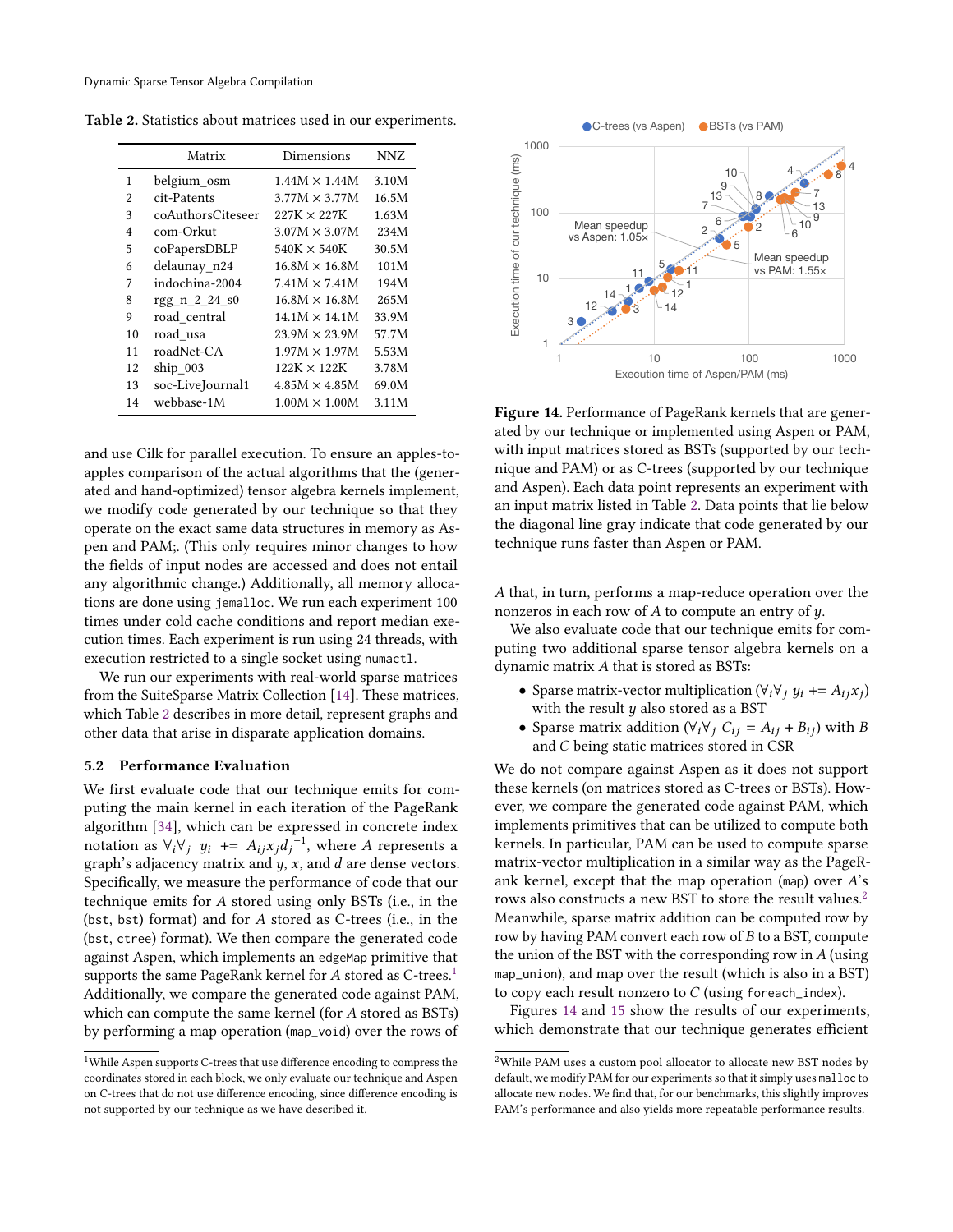<span id="page-11-0"></span>

Figure 15. Performance of sparse matrix-vector multiplication and sparse matrix addition kernels that are generated by our technique or implemented using PAM. Each data point represents an experiment with a matrix listed in Table [2.](#page-10-0) Data points that lie below the gray diagonal line indicate that code generated by our technique runs faster than PAM.

dynamic sparse tensor algebra kernels. On the whole, code that our technique generates has similar performance as Aspen, with the generated PageRank kernel being 1.05× faster than Aspen on average. This is unsurprising since our technique emits code that implements the same high-level algorithm as Aspen's (dense) edgeMap primitive (though with a slightly different approach for achieving load-balancing, which accounts for the variations in relative performance with individual matrices). On the other hand, for both the PageRank kernel and sparse-matrix vector multiplication with a BST result, our technique generates code that outperforms PAM by 1.55× and 1.59× on average. PAM incurs additional overhead for these kernels since its implementation of map-reduce always performs two addition operations for every node in a tree, even if a node has fewer than two children (making some of those additions unnecessary). By contrast, our technique generates more efficient code that only performs one addition operation for every node.

Additionally, for sparse matrix addition of a dynamic matrix with a static matrix, our technique emits code that outperforms equivalent code implemented with PAM by 7.40× on average. Performing the computation using PAM incurs significant overhead since the library only supports computing unions of maps that are stored as BSTs. Thus, in order to compute each row of the result, many additional memory operations are needed to allocate new nodes when converting a row of the static CSR input matrix to a BST and also when actually performing the union operation. Furthermore, using PAM requires additional overhead in order to copy values computed by the union operation over to the actual output matrix, which is also stored in CSR. By contrast, our

<span id="page-11-1"></span>

Figure 16. Performance of generated PageRank kernels that compute on input matrices stored in dynamic data structures (C-trees or BSTs) and a static matrix format (CSR). Each data point represents an experiment with a matrix listed in Table [2.](#page-10-0) Data points that lie above the gray diagonal line indicate that computing with C-trees or BSTs is slower than with CSR.

technique emits code that merges the two input matrices by simultaneously iterating over their nonzeros and that directly stores the result nonzeros into the CSR output without needing a BST temporary. This shows the benefits of a compiler technique like ours that can generate efficient code to compute with both static and dynamic sparse tensors.

## 5.3 Comparison with Static Sparse Tensor Formats

We further compare code that our technique emits for computing on dynamic sparse tensors against code that TACO (without our extension) emits for computing on static sparse tensors. As Figure [16](#page-11-1) shows, code that our technique emits for computing the PageRank kernel on matrices stored as C-trees and BSTs are only 2.01× and 3.51× slower on average, respectively, than code that computes the same kernel on CSR matrices. On the other hand though, as alluded to in Section [1,](#page-0-1) inserting a nonzero into a CSR matrix can be as expensive as actually computing with the matrix, whereas inserting into BSTs or C-trees is asymptotically much cheaper. The results in Figure [16](#page-11-1) thus imply that, for applications that need to repeatedly compute on dynamic sparse tensors, the overhead of storing the tensors in dynamic data structures can be easily amortized.

## 6 Related Works

As Section [2.1](#page-2-1) illustrates, there exists a long line of works on using dynamic data structures to efficiently represent adjacency matrices of dynamic graphs. In addition to the libraries and frameworks summarized in Section [2.1,](#page-2-1) LLAMA [\[31\]](#page-13-20) uses a data structure that resembles variable block linked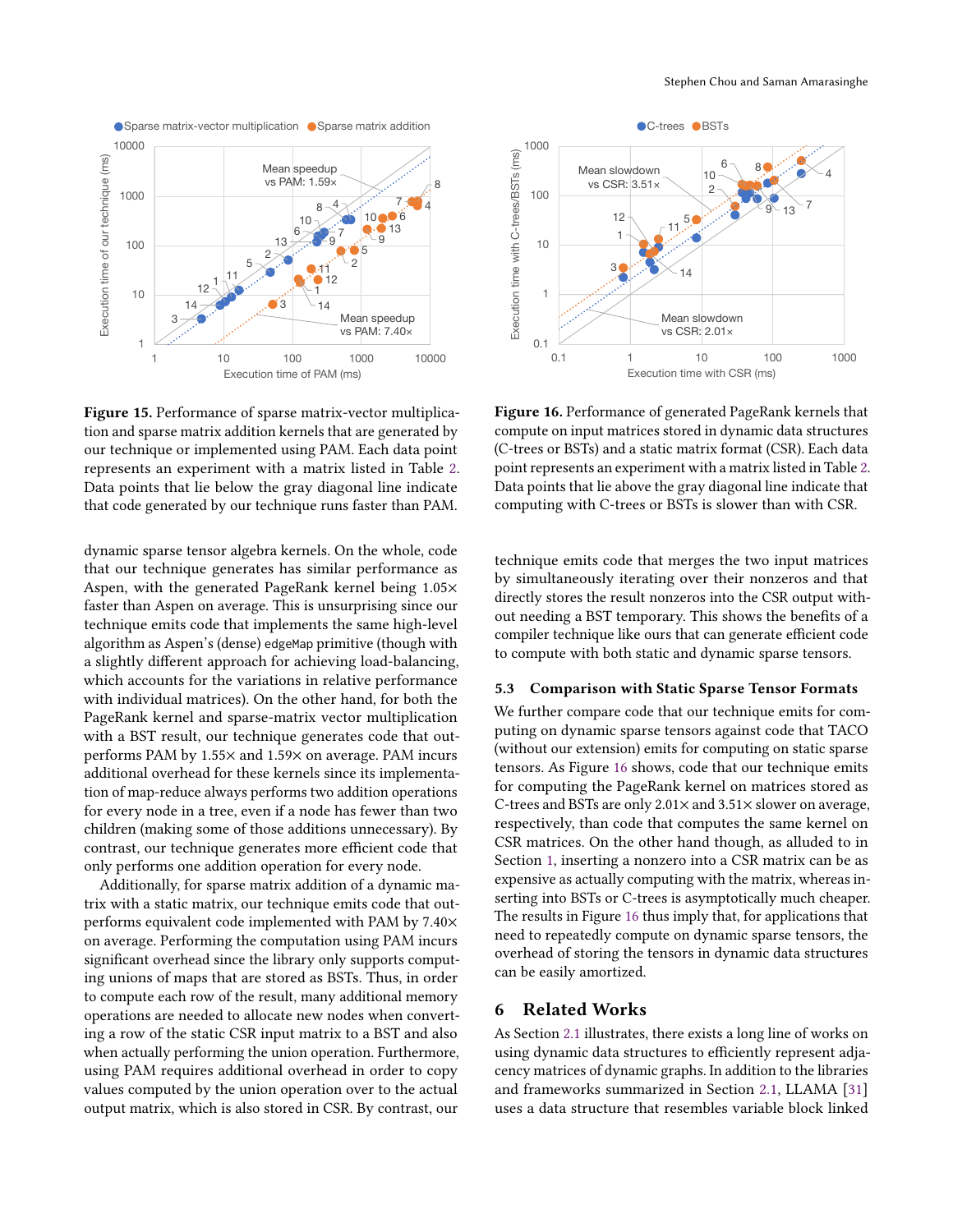lists to store entries of a dynamic graph's adjacency matrix, except that each block can store entries corresponding to multiple rows. There are also various GPU libraries and frameworks that store dynamic graphs using variants of either the data structures shown in Figure [3](#page-3-1) [\[3,](#page-12-3) [52\]](#page-14-7) or other data structures that can be expressed using our proposed abstractions [\[10\]](#page-13-21). Furthermore, a number of works [\[20,](#page-13-22) [43\]](#page-14-8) have explored using array-based data structures, including packed memory arrays [\[35,](#page-13-7) [44\]](#page-14-9), to store dynamic graphs. However, all these works, including those summarized in Section [2.1,](#page-2-1) rely on hand-optimized kernels to compute on graphs stored in their data structure of choice, whereas our technique instead automatically generates such kernels.

Existing sparse linear and tensor algebra compilers cannot readily, if at all, generate code to efficiently compute on tensors stored in disparate dynamic tensor formats. TACO [\[11,](#page-13-10) [12,](#page-13-11) [21,](#page-13-12) [22\]](#page-13-13) emits efficient sparse tensor algebra kernels that compute with static sparse tensors stored in a wide range of array-based formats like CSR and DIA [\[42\]](#page-14-10). However, TACO cannot generate code to compute with dynamic sparse tensors that are stored in pointer-based formats, since the sparse tensor format abstraction of Chou et al. [\[11\]](#page-13-10) cannot represent those data structures. Bernoulli [\[24,](#page-13-23) [25,](#page-13-24) [49\]](#page-14-11) similarly generates sparse linear algebra kernels using an abstraction for sparse vector and matrix formats called the black-box protocol. Kotlyar [\[24\]](#page-13-23) show how array-based linked lists can be expressed using the black-box protocol, though they do not consider other pointer-based data structures such as BSTs. Furthermore, the black-box protocol requires a user to implement low-level iterators for data structures, whereas our technique can automatically generate optimized iterators for dynamic data structures. MT1 [\[7](#page-13-25)[–9\]](#page-13-26) and SIPR [\[38\]](#page-14-12), meanwhile, each only support a fixed set of array-based formats for storing sparse vectors and matrices and do not support any pointer-based data structures. More recently, Venkat et al. [\[51\]](#page-14-13) have shown how polyhedral techniques can be utilized to generate sparse linear algebra code by representing array-based sparse matrix formats as uninterpreted functions. Furthermore, [Arnold et al.](#page-12-4) [\[1,](#page-12-5) [2\]](#page-12-4) have shown how computations on array-based sparse matrix formats can be expressed using a functional language they develop called LL. Again though, these techniques cannot generate the types of algorithms that are needed to compute with dynamic tensors stored in recursive, pointer-based data structures.

There exists a separate line of works on synthesizing data structure operations from declarative specifications. Many techniques have been proposed for synthesizing imperative programs that modify pointer-based data structures like AVL trees and linked lists, given either user-specified invariants [\[27,](#page-13-27) [39\]](#page-14-14) or graphical specifications of the desired programs' inputs and outputs [\[46\]](#page-14-15). Other techniques have also been proposed for synthesizing functional programs from declarative specifications, including programs that process and manipulate pointer-based data structures [\[23,](#page-13-28) [37\]](#page-13-29). None of these techniques consider block data structures like C-trees, and they do not generate parallel code. In addition, Rayside et al. [\[41\]](#page-14-16) show how Java iterators can be synthesized for pointer-based data structures given specifications written in relational logic, though their technique does not generate map functions or any other code to actually compute with elements stored in these data structures.

### 7 Conclusion

We have shown how a compiler can automatically generate efficient code to perform tensor algebra computations on dynamic sparse tensors that are stored in recursive, pointerbased data structures. Simply by specifying how these data structures organize nonzeros in memory and how these data structures can be assembled, a user can extend our compiler to support new dynamic tensor formats without having to modify the code generator itself. This makes it possible to efficiently compute on dynamic sparse tensors that are stored in disparate formats, which can make our technique more applicable to a wider range of applications and domains.

## Acknowledgments

This work was supported by the Application Driving Architectures (ADA) Research Center, a JUMP Center co-sponsored by SRC and DARPA; the U.S. Department of Energy, Office of Science, Office of Advanced Scientific Computing Research under Award Numbers DE-SC0008923 and DE-SC0018121; and DARPA under Awards HR0011-18-3-0007 and HR0011- 20-9-0017. Any opinions, findings, and conclusions or recommendations expressed in this material are those of the authors and do not necessarily reflect the views of the aforementioned funding agencies.

### References

- <span id="page-12-5"></span>[1] Gilad Arnold. 2011. Data-Parallel Language for Correct and Efficient Sparse Matrix Codes. Ph.D. Dissertation. University of California, Berkeley.
- <span id="page-12-4"></span>[2] Gilad Arnold, Johannes Hölzl, Ali Sinan Köksal, Rastislav Bodík, and Mooly Sagiv. 2010. Specifying and Verifying Sparse Matrix Codes. In Proceedings of the 15th ACM SIGPLAN International Conference on Functional Programming (Baltimore, Maryland, USA) (ICFP '10). ACM, New York, NY, USA, 249–260. <https://doi.org/10.1145/1863543.1863581>
- <span id="page-12-3"></span>[3] Muhammad A. Awad, Saman Ashkiani, Serban D. Porumbescu, and John D. Owens. 2020. Dynamic Graphs on the GPU. In 2020 IEEE International Parallel and Distributed Processing Symposium (IPDPS). 739–748. <https://doi.org/10.1109/IPDPS47924.2020.00081>
- <span id="page-12-1"></span>[4] Ariful Azad and Aydın Buluç. 2017. A Work-Efficient Parallel Sparse Matrix-Sparse Vector Multiplication Algorithm. In 2017 IEEE International Parallel and Distributed Processing Symposium (IPDPS). 688–697. <https://doi.org/10.1109/IPDPS.2017.76>
- <span id="page-12-0"></span>[5] M. Baskaran, B. Meister, N. Vasilache, and R. Lethin. 2012. Efficient and scalable computations with sparse tensors. In 2012 IEEE Conference on High Performance Extreme Computing. 1–6. [https://doi.org/10.1109/](https://doi.org/10.1109/HPEC.2012.6408676) [HPEC.2012.6408676](https://doi.org/10.1109/HPEC.2012.6408676)
- <span id="page-12-2"></span>[6] Nathan Bell and Michael Garland. 2008. Efficient Sparse Matrix-Vector Multiplication on CUDA. NVIDIA Technical Report NVR-2008-004. NVIDIA Corporation.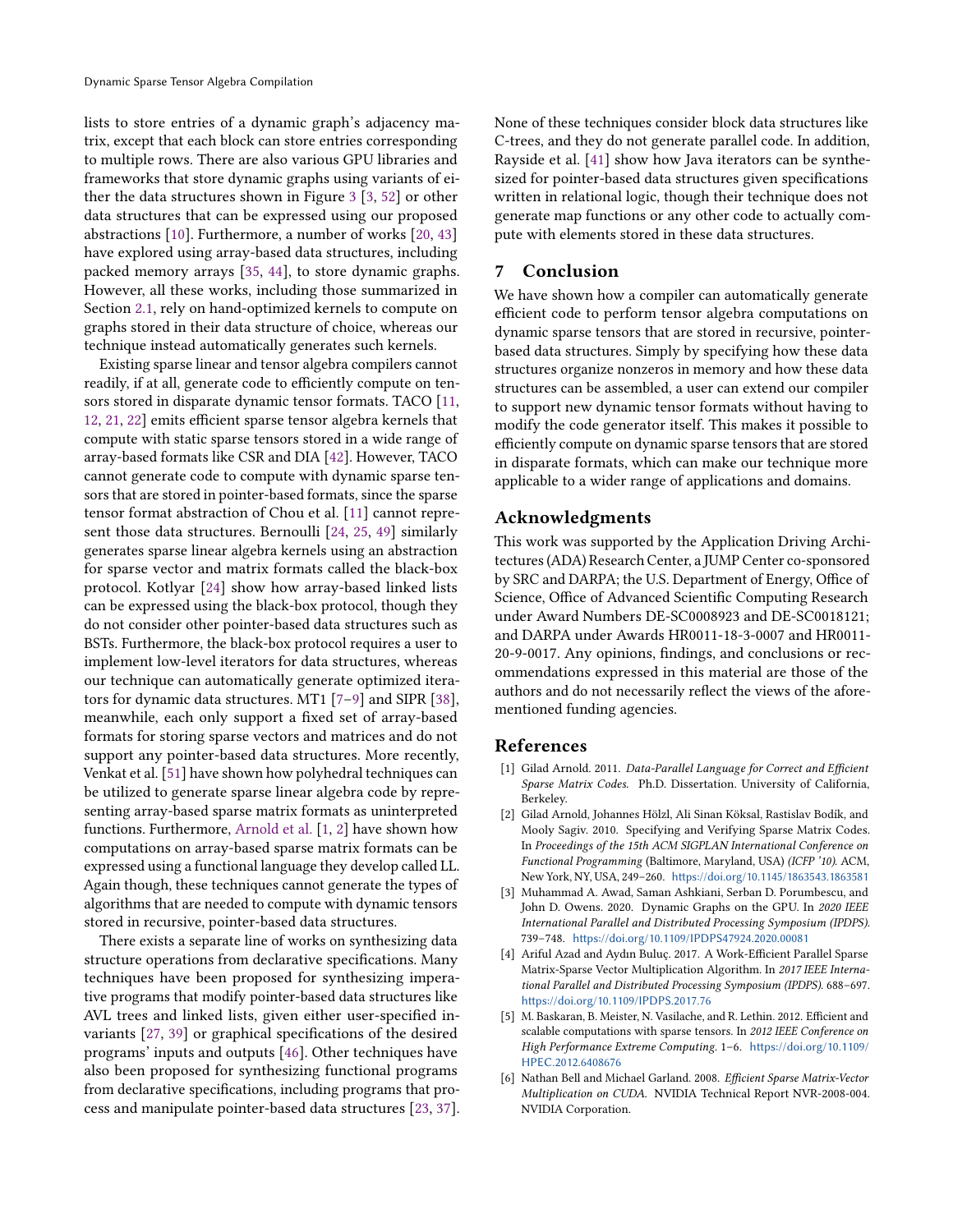- <span id="page-13-25"></span>[8] Aart JC Bik and Harry AG Wijshoff. 1993. Compilation techniques for sparse matrix computations. In Proceedings of the 7th international conference on Supercomputing. ACM, 416–424.
- <span id="page-13-26"></span>[9] Aart JC Bik and Harry AG Wijshoff. 1994. On automatic data structure selection and code generation for sparse computations. In Languages and Compilers for Parallel Computing. Springer, 57–75.
- <span id="page-13-21"></span>[10] Federico Busato, Oded Green, Nicola Bombieri, and David A. Bader. 2018. Hornet: An Efficient Data Structure for Dynamic Sparse Graphs and Matrices on GPUs. In 2018 IEEE High Performance extreme Computing Conference (HPEC). 1–7. [https://doi.org/10.1109/HPEC.2018.](https://doi.org/10.1109/HPEC.2018.8547541) [8547541](https://doi.org/10.1109/HPEC.2018.8547541)
- <span id="page-13-10"></span>[11] Stephen Chou, Fredrik Kjolstad, and Saman Amarasinghe. 2018. Format Abstraction for Sparse Tensor Algebra Compilers. Proc. ACM Program. Lang. 2, OOPSLA, Article 123 (Oct. 2018), 30 pages.
- <span id="page-13-11"></span>[12] Stephen Chou, Fredrik Kjolstad, and Saman Amarasinghe. 2020. Automatic Generation of Efficient Sparse Tensor Format Conversion Routines. In Proceedings of the 41st ACM SIGPLAN Conference on Programming Language Design and Implementation (London, UK) (PLDI 2020). Association for Computing Machinery, New York, NY, USA, 823–838. <https://doi.org/10.1145/3385412.3385963>
- <span id="page-13-14"></span>[13] Thomas H. Cormen, Charles E. Leiserson, Ronald L. Rivest, and Clifford Stein. 2009. Introduction to Algorithms, Third Edition (3rd ed.). The MIT Press.
- <span id="page-13-18"></span>[14] Timothy A. Davis and Yifan Hu. 2011. The University of Florida Sparse Matrix Collection. ACM Trans. Math. Softw. 38, 1, Article 1 (Dec. 2011).
- <span id="page-13-2"></span>[15] Laxman Dhulipala, Guy E. Blelloch, and Julian Shun. 2019. Low-Latency Graph Streaming Using Compressed Purely-Functional Trees. In Proceedings of the 40th ACM SIGPLAN Conference on Programming Language Design and Implementation (Phoenix, AZ, USA) (PLDI 2019). Association for Computing Machinery, New York, NY, USA, 918–934. <https://doi.org/10.1145/3314221.3314598>
- <span id="page-13-3"></span>[16] David Ediger, Rob McColl, Jason Riedy, and David A. Bader. 2012. STINGER: High performance data structure for streaming graphs. In 2012 IEEE Conference on High Performance Extreme Computing. 1–5. <https://doi.org/10.1109/HPEC.2012.6408680>
- <span id="page-13-17"></span>[17] Rawn Henry, Olivia Hsu, Rohan Yadav, Stephen Chou, Kunle Olukotun, Saman Amarasinghe, and Fredrik Kjolstad. 2021. Compilation of Sparse Array Programming Models. Proc. ACM Program. Lang. 5, OOPSLA, Article 128 (Oct. 2021), 29 pages. <https://doi.org/10.1145/3485505>
- <span id="page-13-9"></span>[18] Changwan Hong, Aravind Sukumaran-Rajam, Israt Nisa, Kunal Singh, and P. Sadayappan. 2019. Adaptive Sparse Tiling for Sparse Matrix Multiplication. In Proceedings of the 24th Symposium on Principles and Practice of Parallel Programming (Washington, District of Columbia) (PPoPP '19). Association for Computing Machinery, New York, NY, USA, 300–314. <https://doi.org/10.1145/3293883.3295712>
- <span id="page-13-8"></span>[19] Intel. 2020. Intel oneAPI Math Kernel Library Developer Reference. <file:///Users/s3chou/Downloads/onemkl-developerreference-c.pdf>
- <span id="page-13-22"></span>[20] James King, Thomas Gilray, Robert M. Kirby, and Matthew Might. 2016. Dynamic Sparse-Matrix Allocation on GPUs. In High Performance Computing, Julian M. Kunkel, Pavan Balaji, and Jack Dongarra (Eds.). Springer International Publishing, Cham, 61–80.
- <span id="page-13-12"></span>[21] Fredrik Kjolstad, Peter Ahrens, Shoaib Kamil, and Saman Amarasinghe. 2019. Tensor Algebra Compilation with Workspaces. (2019), 180–192. <http://dl.acm.org/citation.cfm?id=3314872.3314894>
- <span id="page-13-13"></span>[22] Fredrik Kjolstad, Shoaib Kamil, Stephen Chou, David Lugato, and Saman Amarasinghe. 2017. The Tensor Algebra Compiler. Proc. ACM Program. Lang. 1, OOPSLA, Article 77 (Oct. 2017), 29 pages. [https:](https://doi.org/10.1145/3133901) [//doi.org/10.1145/3133901](https://doi.org/10.1145/3133901)
- <span id="page-13-28"></span>[23] Etienne Kneuss, Ivan Kuraj, Viktor Kuncak, and Philippe Suter. 2013. Synthesis modulo Recursive Functions. In Proceedings of the 2013 ACM SIGPLAN International Conference on Object Oriented Programming Systems Languages and Applications (Indianapolis, Indiana, USA) (OOP-SLA '13). Association for Computing Machinery, New York, NY, USA,

#### 407–426. <https://doi.org/10.1145/2509136.2509555>

- <span id="page-13-23"></span>[24] Vladimir Kotlyar. 1999. Relational Algebraic Techniques for the Synthesis of Sparse Matrix Programs. Ph.D. Dissertation. Cornell University.
- <span id="page-13-24"></span>[25] Vladimir Kotlyar, Keshav Pingali, and Paul Stodghill. 1997. A relational approach to the compilation of sparse matrix programs. In Euro-Par'97 Parallel Processing. Springer, 318–327.
- <span id="page-13-15"></span>[26] Pradeep Kumar and H. Howie Huang. 2019. GraphOne: A Data Store for Real-time Analytics on Evolving Graphs. In 17th USENIX Conference on File and Storage Technologies (FAST 19). USENIX Association, Boston, MA, 249–263. [https://www.usenix.org/conference/fast19/](https://www.usenix.org/conference/fast19/presentation/kumar) [presentation/kumar](https://www.usenix.org/conference/fast19/presentation/kumar)
- <span id="page-13-27"></span>[27] Darya Kurilova and Derek Rayside. 2013. On the Simplicity of Synthesizing Linked Data Structure Operations. SIGPLAN Not. 49, 3 (oct 2013), 155–158. <https://doi.org/10.1145/2637365.2517225>
- <span id="page-13-16"></span>[28] Tobin J. Lehman and Michael J. Carey. 1986. A Study of Index Structures for Main Memory Database Management Systems. In Proceedings of the 12th International Conference on Very Large Data Bases (VLDB '86). Morgan Kaufmann Publishers Inc., San Francisco, CA, USA, 294–303.
- <span id="page-13-4"></span>[29] Jiajia Li, Jimeng Sun, and Richard Vuduc. 2018. HiCOO: Hierarchical Storage of Sparse Tensors. In Proceedings of the International Conference for High Performance Computing, Networking, Storage, and Analysis (Dallas, Texas) (SC '18). IEEE Press, Piscataway, NJ, USA, Article 19, 15 pages. <https://doi.org/10.1109/SC.2018.00022>
- <span id="page-13-5"></span>[30] Weifeng Liu and Brian Vinter. 2015. CSR5: An Efficient Storage Format for Cross-Platform Sparse Matrix-Vector Multiplication. In Proceedings of the 29th ACM on International Conference on Supercomputing (Newport Beach, California, USA) (ICS '15). ACM, New York, NY, USA, 339–350. <https://doi.org/10.1145/2751205.2751209>
- <span id="page-13-20"></span>[31] Peter Macko, Virendra J. Marathe, Daniel W. Margo, and Margo I. Seltzer. 2015. LLAMA: Efficient graph analytics using Large Multiversioned Arrays. In 2015 IEEE 31st International Conference on Data Engineering. 363–374. <https://doi.org/10.1109/ICDE.2015.7113298>
- <span id="page-13-0"></span>[32] Tim Mattson, David Bader, Jon Berry, Aydın Buluç, Jack Dongarra, Christos Faloutsos, John Feo, John R. Gilbert, Joseph Gonzalez, Bruce Hendrickson, Jeremy Kepner, Charles E Leiserson, Andrew Lumsdaine, David Padua, Stephen Poole, Steve Reinhardt, Michael Stonebraker, Steve Wallach, and Andrew Yoo. 2013. Standards for Graph Algorithm Primitives. In IEEE High Performance Extreme Computing Conference. IEEE, 1–2. <https://doi.org/10.1109/HPEC.2013.6670338>
- <span id="page-13-6"></span>[33] Alexander Monakov, Anton Lokhmotov, and Arutyun Avetisyan. 2010. Automatically Tuning Sparse Matrix-Vector Multiplication for GPU Architectures. In High Performance Embedded Architectures and Compilers, Yale N. Patt, Pierfrancesco Foglia, Evelyn Duesterwald, Paolo Faraboschi, and Xavier Martorell (Eds.). Springer Berlin Heidelberg, Berlin, Heidelberg, 111–125.
- <span id="page-13-19"></span>[34] L. Page, S. Brin, R. Motwani, and T. Winograd. 1998. The PageRank citation ranking: Bringing order to the Web. In Proceedings of the 7th International World Wide Web Conference. Brisbane, Australia, 161–172. <citeseer.nj.nec.com/page98pagerank.html>
- <span id="page-13-7"></span>[35] Prashant Pandey, Brian Wheatman, Helen Xu, and Aydin Buluc. 2021. Terrace: A Hierarchical Graph Container for Skewed Dynamic Graphs. In Proceedings of the 2021 International Conference on Management of Data (Virtual Event, China) (SIGMOD/PODS '21). Association for Computing Machinery, New York, NY, USA, 1372–1385. [https://doi.](https://doi.org/10.1145/3448016.3457313) [org/10.1145/3448016.3457313](https://doi.org/10.1145/3448016.3457313)
- <span id="page-13-1"></span>[36] Jongsoo Park, Sheng Li, Wei Wen, Ping Tak Peter Tang, Hai Li, Yiran Chen, and Pradeep Dubey. 2016. Faster CNNs with Direct Sparse Convolutions and Guided Pruning. arXiv[:1608.01409](https://arxiv.org/abs/1608.01409) [cs.CV]
- <span id="page-13-29"></span>[37] Nadia Polikarpova, Ivan Kuraj, and Armando Solar-Lezama. 2016. Program Synthesis from Polymorphic Refinement Types. In Proceedings of the 37th ACM SIGPLAN Conference on Programming Language Design and Implementation (Santa Barbara, CA, USA) (PLDI '16). Association for Computing Machinery, New York, NY, USA, 522–538. <https://doi.org/10.1145/2908080.2908093>